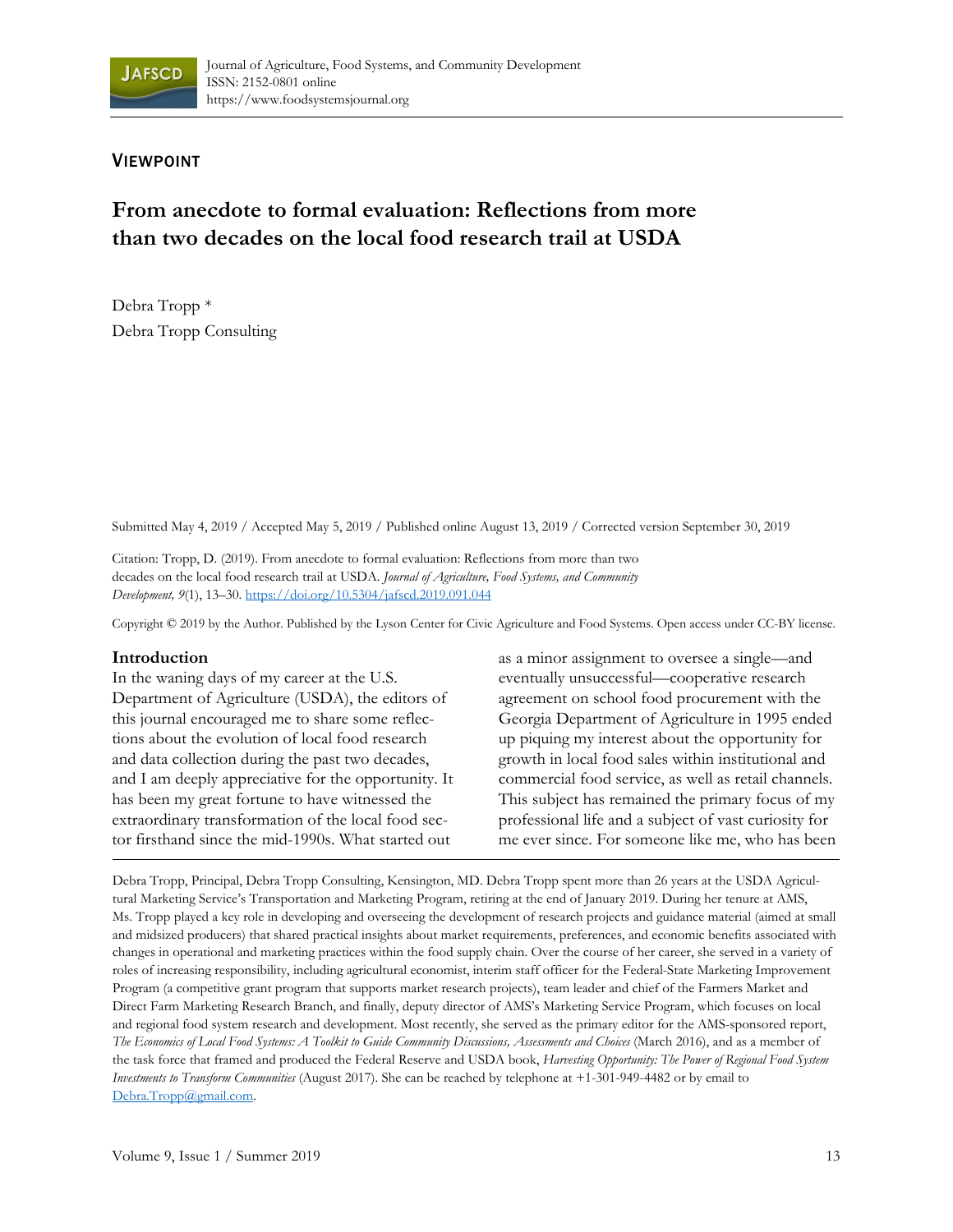immersed in the world of local food systems for more than 20 years, it is staggering—and gratifying—to consider both the profound changes in research and data availability that have occurred over the course of my career, and the multiplicity of ways that relevant evidence and data can now be employed to guide business and community development through local food system expansion. My intent in this article is to briefly examine the chronological history of local food research at USDA as I experienced it "in the trenches," and observe the combination of Congressional mandate, political influence, personal curiosity, and, sometimes, pure serendipity that permitted this body of work to emerge.

 It should be noted that my personal experiences and observations are strongly shaped by my career-long affiliation with USDA's Agricultural Marketing Service (AMS), an agency that has been mandated by Congress since 1946 to promote efficiency in the U.S. food marketing system and help producers attain a greater share of consumer food expenditures.<sup>1</sup> Therefore, while I acknowledge the many health, equity, and environmental benefits that may be achieved through local food system development and expansion, I am deliberately confining the bulk of my remarks to the economic contributions of local food systems from a producer standpoint, and USDA's important role in bringing such data and information to light.

## **The Early Days: USDA and Local Food, 1995–2000**

During the first few years that I was engaged in studying local procurement trends, USDA regarded the local food sector as a niche contributor to the U.S. food economy, and one that was primarily of interest to small-scale farmers and their customers. Consumers of local food were largely perceived as core patrons of farmers market and community supported agriculture (CSA) who were partially motivated by emerging research pointing to the environmental superiority of purchasing food

closer to its place of origin (Pirog, Van Pelt, Enshayan, & Cook, 2001), and who relied on direct marketing outlets as sources of high-quality organic or sustainably produced fresh foods at a time when such foods were not always available from mainstream retail outlets (Organic Trade Association & GRO Organic Core Committee, 2015). The minimal importance accorded to the economic contribution of local food to the U.S. food economy was exemplified by the fact that, even as late as 2007, the Census of Agriculture only included two questions about local food sales—both strictly pertaining to direct-to-consumer marketing channels. It should be noted that each of these questions was worded in a way that circumscribed the ability of researchers to fully gauge the economic significance of these marketing outlets. One of the survey questions asked producers to report the value of agricultural products "sold directly to individuals for human consumption," including at direct-toconsumer retail outlets such as "roadside stands, farmers markets and pick your own, etc." (explicitly excluding such high-value processed foods such as "jams, sausages and hams," and non-edible products such as cut flowers and nursery plants (USDA NASS, 2007, p. 81). The other question asked producers to report whether they marketed any of their agricultural products through a CSA "arrangement," which yielded an unexpectedly high number of affirmative responses (over 12,000) but failed to yield clear understanding about the actual role played by CSAs in moving agricultural products from farmers to consumers (Robyn Van En Center Staff, 2009).

 In line with the prevailing assumption at the time that direct-to-consumer and local food sales remained a niche market with limited economic importance, during the late 1990s and early 2000s, the handful of career civil servants at USDA who worked on local food systems typically focused on a single aspect of local food marketing (primarily direct-to-consumer transactions) and on providing technical assistance and capacity-building services

<sup>1</sup> Agricultural Marketing Act of 1946, Sec. 203. 7 U.S.C. 1622. The original text reads: "to foster and assist in the development and establishment of more efficient marketing methods…for the purpose of bringing about more efficient and orderly marketing, and reducing the price spread between the producer and the consumer." See https://www.ams.usda.gov/sites/default/files/media/Agricultural\_Marketing\_Act\_Of\_1946%5B1%5D.pdf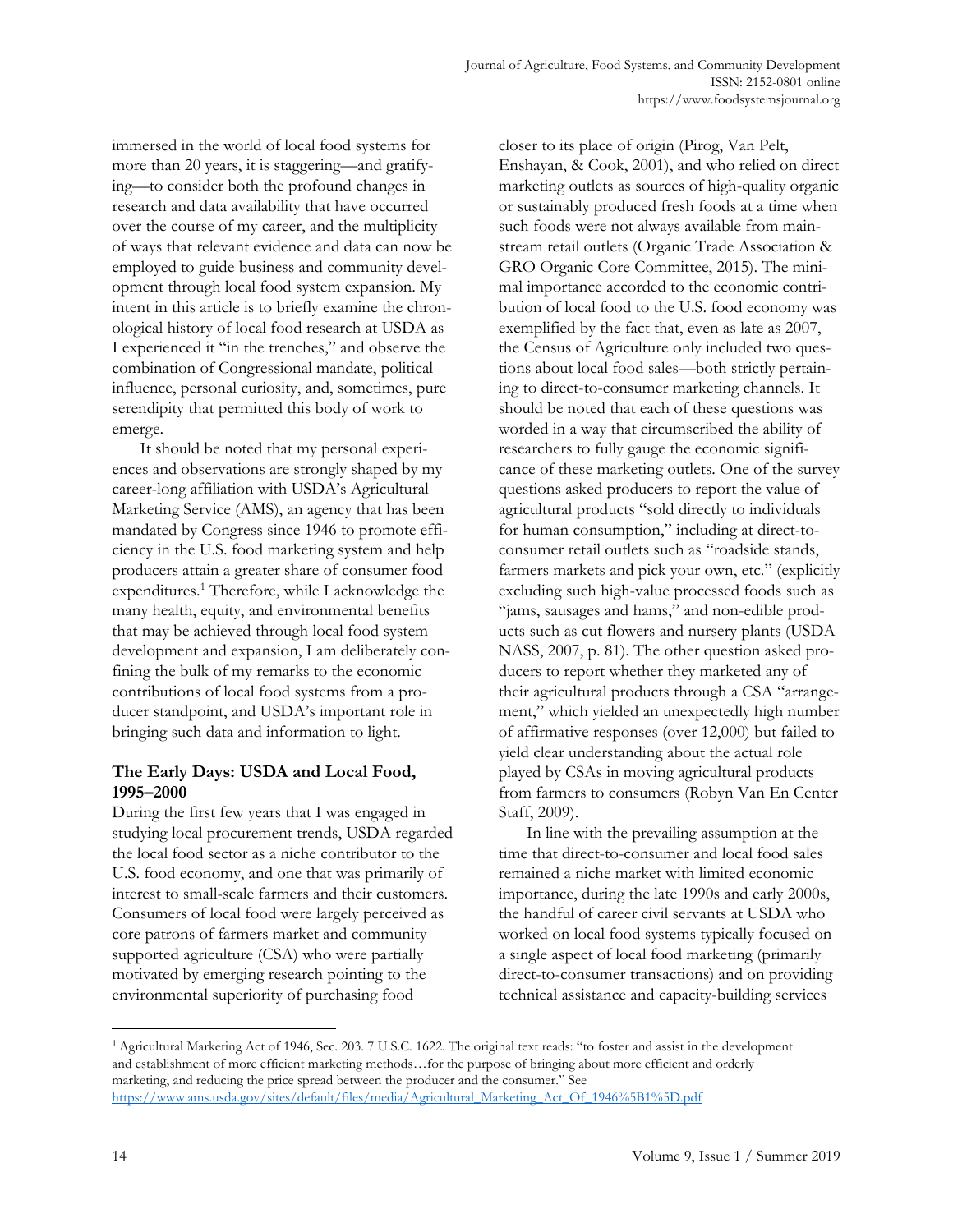rather than data collection and analysis. These USDA civil servants operated almost entirely within separate organizational silos and rarely engaged in interagency partnerships or coordination unless it was directly mandated by political appointees (as was the case with early farm-toschool programming at USDA during the Clinton Administration). By and large, dedicated funding for local food systems activities did not exist, although cooperative research and grant authorities were often employed to carry out local food research or demonstration projects to the extent that such activities were eligible for support.

 Much of the existing local food work at USDA at the time was concentrated at Agricultural Marketing Service (AMS), which was assigned the primary responsibility of carrying out the unfunded mandates outlined in the 1976 Farmer to Consumer Direct Marketing Act. The act directs the Secretary of Agriculture to "promote, through *appropriate means and on an economically sustainable basis,* the development and expansion of direct marketing of agricultural commodities from farmers to consumers" (emphasis added; Public Law 94-463, 94th Congress, H.R. 10339, "Purpose"). To accomplish this objective, USDA was instructed to "initiate and coordinate a program designed to facilitate direct marketing . . . for the mutual benefit of consumers and farmers" (Public Law 94-463, 94th Congress, H.R. 10339, "Purpose"). In the first several years following the enactment of the act, members of what was then known as the AMS Wholesale Market Development program attempted to fulfill this Congressional request largely by offering its existing services in site assessment and facility design to farmers market clients and their supporters. By the time I arrived at AMS in the summer of 1992, the USDA was also beginning to develop its internal capacity in market research and marketing-related technical assistance, hiring several employees to support new initiatives in direct-to-consumer market research and information sharing. Among the new initiatives launched in the mid-1990s was the initial publication (in hard copy) of the National Farmers Market

Directory, the introduction of a pilot farmers market at USDA headquarters in Washington, D.C., both in 1994, and the temporary launch of a public-facing periodic newsletter aimed at letting practitioners in the reemerging farmers market and direct-to-consumer sector learn about the available market information and resources in the pre-Internet era. Much of this work was initiated rather informally, relying heavily on existing USDA relationships with state government and nonprofit organization personnel to compile the most reliable national list of active farmers markets available, as well as information about relevant training and resources. Given the comparatively large share of younger businesses in the reemerging U.S. farmers market industry at the time, $\frac{2}{3}$  it is not surprising that AMS focused its attention on offering technical assistance services for start-up markets and baseline research on market structure and practice.

#### **Farm-to-School Pilot Projects Spark an Early AMS Embrace of a Broader Local Food Research Agenda**

One of the most important influences on the development of local food research within the USDA was AMS's support of a couple of very early farm-to-school pilot projects in Southeastern states. These included one project that eventually became a nationally renowned farm-to-school marketing success story: the revival of the New North Florida Cooperative in Marianna, Florida. A chance meeting between AMS Associate Administrator (and former University of Florida professor) Kenneth Clayton and Glyen Holmes, a Floridabased outreach coordinator for the Natural Resources Conservation Service, led AMS to support a cooperative research agreement with the New North Florida Cooperative (NNFC) in 1996. This agreement aimed to explore market opportunities in school food service for a vegetable cooperative composed of small-scale African American farmers. Project partners included Holmes, J'Amy Peterson of the Gadsden County (Florida) School District, and Vonda Richardson, extension specialist at Florida A&M University. After a few false

<sup>2</sup> National surveys of farmers market managers conducted by AMS economists in 2000 and 2005 indicated that nearly 30 percent of all survey respondents operated markets that had been in business five years or fewer.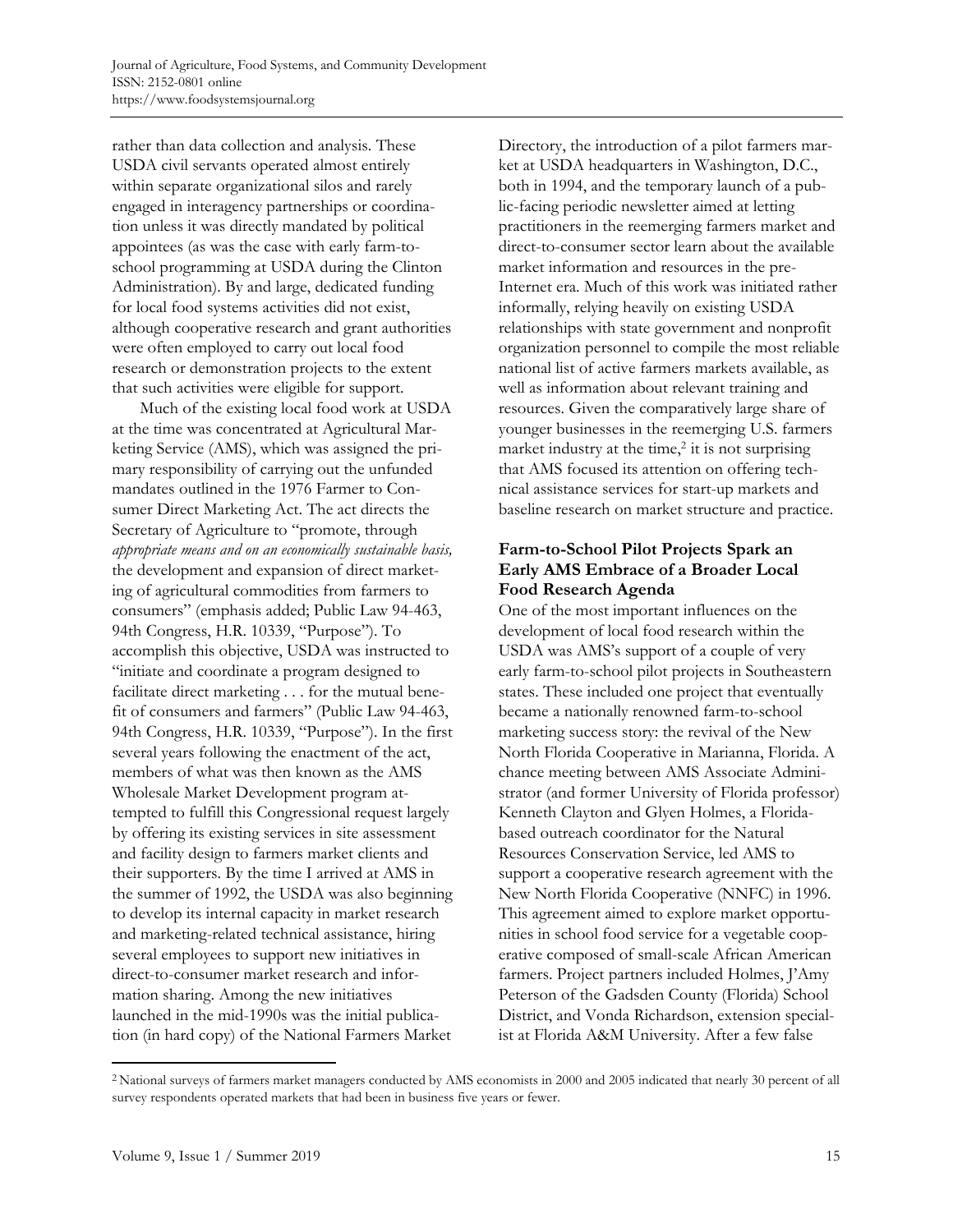starts, the cooperative found success in selling chopped, bagged collard greens to the school food service program, whose staff appreciated receiving fresh, culturally appropriate product that did not require further processing and could easily be included in school menus. By 2000, Holmes proved to be so successful in selling the cooperative's collard green product to school systems in the Southeast that he left his position at USDA to focus his energy entirely on working with the NNFC.

 While it is unlikely that support for local food markets per se was the impetus behind AMS's support of this early farm-to-school project—a combination of White House emphasis on improving school food quality, AMS's historic interest and involvement in food procurement, and the USDA's rising focus on small farm and minority farmers' access to resources probably explain the rationale3 —the engagement of AMS marketing personnel in these early farm-to-school marketing projects had significant and long-lasting ripple effects. One such effect was encouraging eligible state agencies and land-grant institutions interested in exploring farm-to-school and other direct-toconsumer marketing prospects to consider applying for funds from AMS's single grant program that existed at the time, the Federal-State Marketing Improvement Program (FSMIP), which had a very broad scope of eligible market research activities.4 As a result, FSMIP became responsible for funding a number of early local food studies and demonstration projects before 2001, including:

Massachusetts: US\$20,250 to assess consumer demand for locally produced foods and specialty products through development of an indoor farmers

market in Boston.

- New Mexico: US\$27,000 to the New Mexico Department of Agriculture to conduct a farm-to-school pilot project involving three public schools and a newly formed cooperative of small-scale Hispanic farmers.
- Oklahoma: US\$80,000 to examine marketing practices at current and former farmers markets in Oklahoma and evaluate the economic and non-economic factors that appeared to impede or contribute to the financial success of farmers market operations.
- Pennsylvania: US\$60,750 to the Pennsylvania Department of Agriculture, in cooperation with the Center City Proprietors Foundation, to assist successful small-scale food processors in developing marketing strategies for moving their products into local retail channels.

 Furthermore, because of our prior engagement with farm-to-school marketing issues, a few of us AMS employees were eventually deployed as departmental-level points of contact for questions and briefings about farm-to-school marketing and local food marketing prospects in general. In my particular case, my initial involvement with a pilot farm-to-school marketing project led to my being assigned to a departmental-wide farm-to-school task force in 1999 and my involvement in organizing the first-ever USDA farm-to-school training workshop in Georgetown, Kentucky, in 2000, in partnership with representatives from the Kentucky Department of Agriculture, University of Kentucky Extension, and members of the Food and Nutrition Service (FNS) public affairs team. I later served as primary author of the proceedings

<sup>3</sup> It is useful to note that 1996 timing of the cooperative research agreement with NNFC coincided with an important new USDAwide initiative related to school food procurement. In August 1995, an agreement was designed by administrators of the USDA Food and Nutrition Service (FNS), AMS, and the Department of Defense's (DoD) Defense Personnel Support Center to take advantage of DoD's buying power and logistical capacity in supplying produce to military bases by using the same mechanisms to provide more fresh fruit and vegetable products to schools. The report "Small Farms/School Meals Town Hall Meetings," issued by FNS in 2000, makes the connection between the DoD partnership and farm-to-school programs explicit.

See https://fns-prod.azureedge.net/sites/default/files/small.pdf<br><sup>4</sup> The other existing USDA funding stream that was used for local-oriented marketing projects at the time was the NIFA Community Food Security grant program, established in 1996. Unlike FSMIP, however, eligible projects were required to meet the needs of lowincome people by increasing their access to fresher, more nutritious food supplies.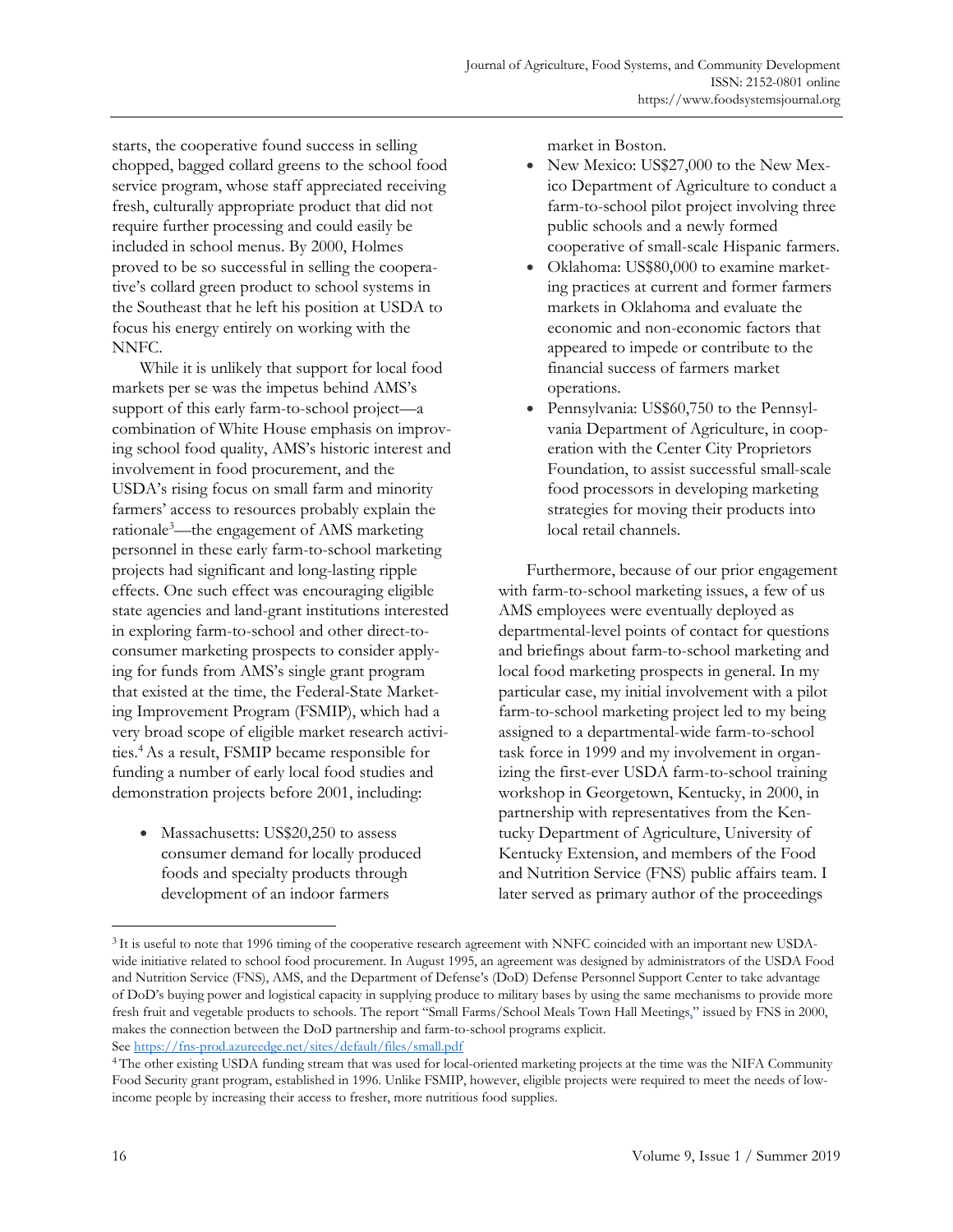document developed from that workshop, which was published by AMS in December 2000 and set the stage for my lifelong professional interest in helping producers use local origin as a strategy for successful differentiation in the marketplace (Tropp & Olowolayemo, 2000).

## **Maturation of USDA Local Food Marketing Research, 2000-2007**

During this time, AMS Marketing Services increased its involvement with capturing baseline farmers market data and providing direction about direct-to-consumer marketing research and technical assistance needs in partnership with industry representatives, while initiating preliminary research on wholesale buyer interests in procuring local food. Among the major developments that occurred during this time were:

• An apparent rapid growth in farmers

markets, as indicated by voluntary submissions of listings to the National Farmers Market Directory<sup>5</sup> (Figure 1);

- Growing interest in the impact of these market establishments on local business development and community quality of life;
- The initiation of national surveys of the farmers market industry;
- The first Congressional authorization of funding for a grant program specifically dedicated to the development and expansion of farmers markets (the Farmers Market Promotion Program [FMPP]);
- Formal efforts by AMS to create a listening forum for representatives of the emerging farmers market community that would guide future program direction; and
- AMS's initial leap into research on local food procurement by commercial food service.





Source: U.S. Department of Agriculture, Agricultural Marketing Service, Marketing Services Division (n.d.).

<sup>5</sup> https://www.ams.usda.gov/local-food-directories/farmersmarkets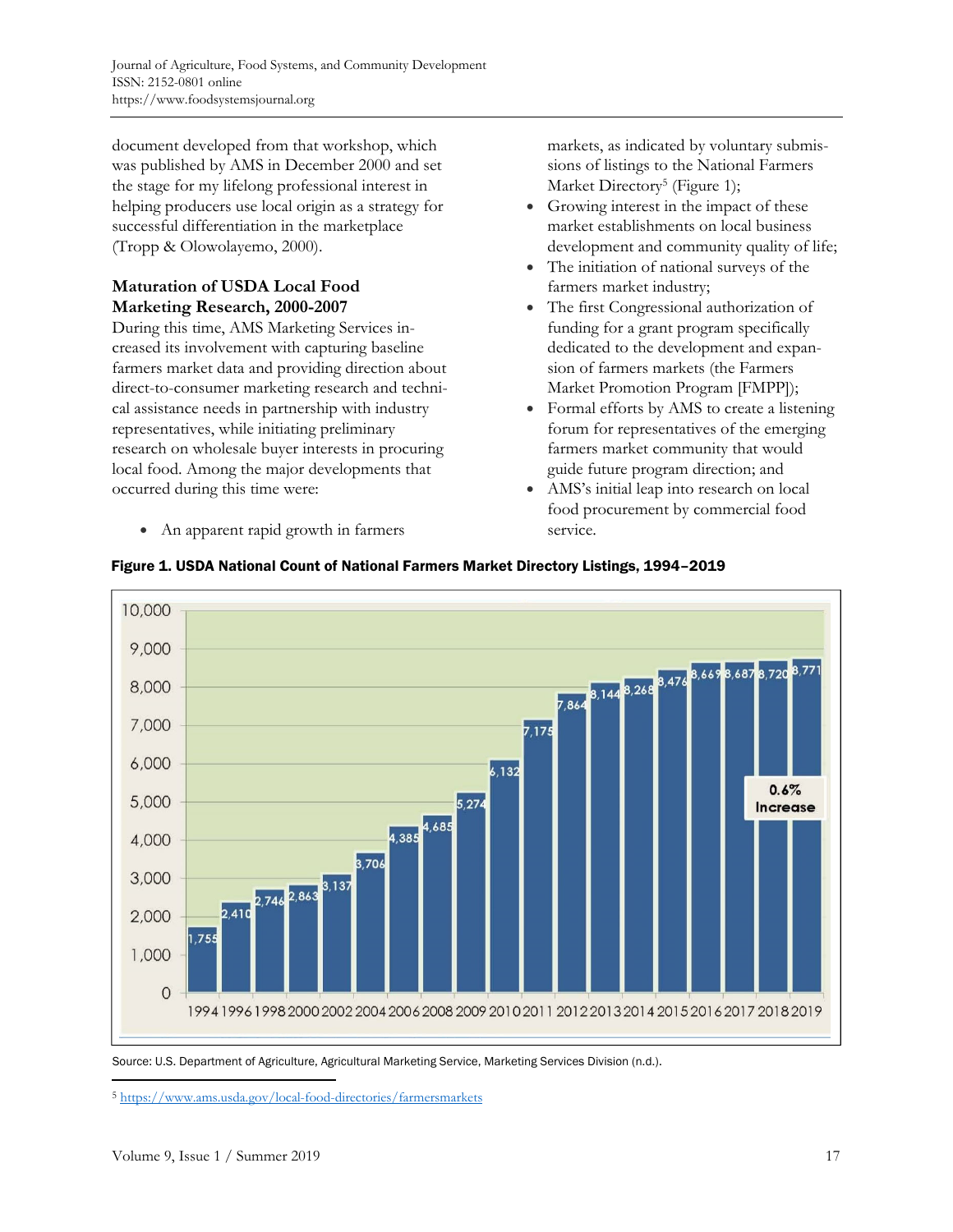As the numbers of farmers markets reported to USDA began to rise steeply—more than doubling between 1996 and 2006 (Figure 1)—AMS experienced an upsurge of interest from state and local governments and community planners about the role of farmers markets in stimulating local economic activity. Agency personnel responded to the growing number of inquiries in a few different ways. To obtain additional insight about the state and economic contribution of the farmers market industry, AMS hired a former state USDA National Agricultural Statistics Service (NASS) statistician to carry out its first national survey of farmers markets activities during the 2000 market year to establish a baseline profile of the sector (Ragland & Tropp, 2009). This was followed up by a national survey of farmers market managers in about the 2005 market year by another AMS staff economist (Payne, 2002).

 Accentuating AMS's interest in providing research and technical assistance services to farmer market managers, planners, and vendors was the final Congressional decision to appropriate funding for the FMPP at an initial funding level of US\$1 million per year, four years after its original enactment in the 2002 farm bill. The purpose of the

FMPP program, then and now, is to competitively award grants that help increase consumption of and access to locally produced agricultural products and develop new market opportunities for farm and ranch operations participating in direct farmer-to-consumer marketing outlets (e.g., farmers markets, CSAs, roadside stands).

 Facing greater public scrutiny of USDA resources targeted toward farmers market growth and expansion in the wake of this funding authorization, the AMS associate administrator at the time, Dr. Kenneth Clayton, directed the Marketing Services program in 2007 to organize a national summit for key representatives of the U.S. farmers market sector to solicit direct feedback from industry

members about their core priorities and use this input to guide future program direction and resource allocation. Seventy-five individuals from across the nation attended this gathering, held in Baltimore in March 2007, representing 31 states and the District of Columbia, and a diverse array of connections to the farmers market industry (Figure 2).

 To develop a national consensus about farmers market priorities, the summit was intentionally designed to promote a high level of attendee participation and interaction. Attendees worked in small assigned teams, representing diverse industry perspectives, to identify the priority needs of the farmers market sector and discuss how available resources could be brought to bear to realize desired outcomes. From a research perspective, the proceedings document assembled from highlights of discussions at the USDA National Farmers Market Summit, released in March 2008 (Tropp & Barham, 2008), represented one of the first, if not *the* first, "roadmap" for direct-marketing research priorities tacitly endorsed by USDA. In that capacity, they provided broad-based direction to industry practitioners and market observers about potentially fruitful directions for research activity.

|                    | Figure 2. Stakeholder Affiliations at USDA National Farmers Market |  |  |
|--------------------|--------------------------------------------------------------------|--|--|
| Summit, March 2007 |                                                                    |  |  |
|                    |                                                                    |  |  |

| <b>Farmers Market Representatives</b>                       |    |  |
|-------------------------------------------------------------|----|--|
| <b>State Farmers Market Associations</b>                    | 13 |  |
| Farmers Market Managers and Farmers                         |    |  |
| Subtotal                                                    | 25 |  |
| <b>Community Partners</b>                                   |    |  |
| Local Nongovernmental Organizations (NGOs)                  | 6  |  |
| State Departments of Agriculture                            | 7  |  |
| University and Extension                                    | 6  |  |
| Departments of Community Development, City Planning, Health |    |  |
| <b>Subtotal</b>                                             | 26 |  |
| <b>National Resource Providers</b>                          |    |  |
| <b>Federal Agencies</b>                                     | 13 |  |
| National NGOs                                               | 9  |  |
| <b>Private Foundations</b>                                  | 2  |  |
| <b>Subtotal</b>                                             | 24 |  |
| Total Participants                                          |    |  |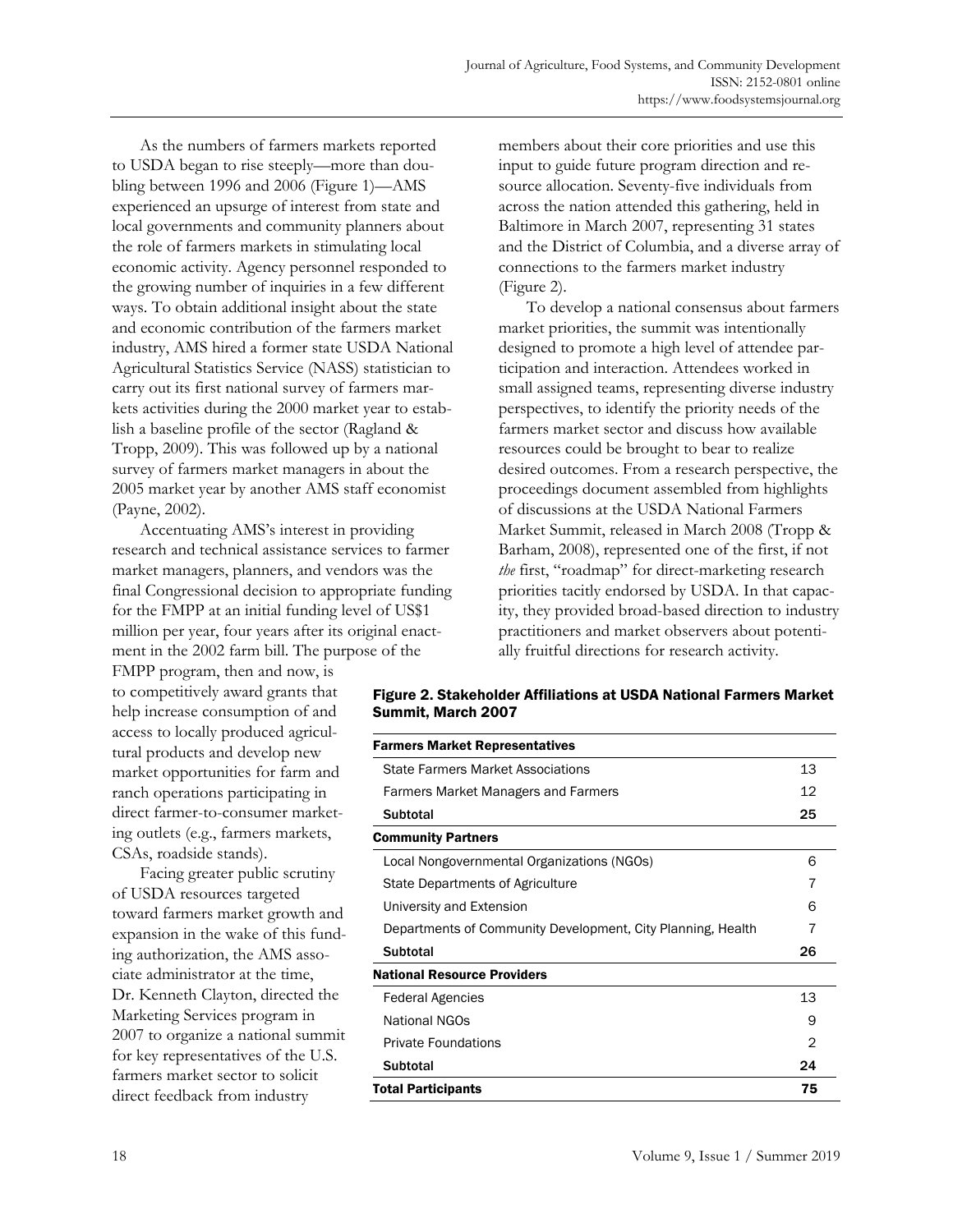In addition to setting the foundation and direction for much of the subsequent work at USDA on direct-to-consumer marketing channels, AMS Marketing Services was also responsible for initiating some of the USDA's earliest work on intermediated sales of local food to wholesale buyers. Through our early immersion in farm-toschool marketing issues, our program became acutely aware of the barriers and constraints facing smaller-scale producers who wanted access to wholesale market channels—and the potential financial benefits awaiting producers who could make that transition. We were also similarly aware of the limited revenue potential offered by many direct-to-consumer farm marketing outlets, as indicated by both anecdotal evidence and our early national surveys of farmers market managers.

 Consequently, as I moved into management, I actively sought ways to integrate business-tobusiness services into our marketing program portfolio. The first opportunity arose when I served as acting staff officer for AMS's Federal-State Marketing Improvement Program for approximately eight months in 2000–2001, and stumbled across a FSMIP-funded study that correlated food service market share and fresh meat sales to the financial profitability of meat processing firms in Texas (Siebert, Nayga, & Thelen, 2000). Intrigued by the findings, I successfully pitched a follow-up research idea to the authors of this study, which led to our collaboration and AMS's publication of *Expanding Commercial Food Service Sales by Small Meat Processing Firms* (Tropp, Siebert, Nayga, Thelen, & Kim, 2004), which explored the motivations among restaurant chefs and food service staff to purchase meat products close to the point of origin, as well as some of the logistical, marketing, and perceptual barriers that prevented more local transactions from occurring.The revelations that emerged from this study eventually paved the way toward AMS's involvement in research on identity preservation in the food supply chain, and toward interest in exploring how load consolidation and aggregation could be employed to yield greater efficiency and market access for local food suppliers—issues discussed further in later sections of this article.

#### **Local Food Enters the U.S. Cultural Mainstream, 2008–2013**

During 2008 to 2013, the volume of publicly available information and data on local food systems expanded substantially, reflecting a confluence of market demand factors, political will, and programmatic changes at the federal level that reinvigorated formal support for this sector of the agricultural economy. Some key markers of how deeply local food issues had permeated mainstream U.S. culture by 2008 are illustrated by the following examples:

- Michael Pollan's *The Omnivore's Dilemma: A Natural History of Four Meals* (published in 2006) remained on the New York Times best seller list for more than two years.
- The March 12, 2007, cover of *Time* magazine featured the slogan "Forget Organic, Eat Local."
- "Locavore" was designated the word of the year in late 2007 by the Oxford University Press.
- The consulting firm Packaged Facts estimated that local food demand in the U.S. reached US\$5 billion per year in 2008.
- The number one "hot" trend among restaurant chefs at the beginning of 2009 was identified as locally sourced produce.

 In the face of growing public awareness of and interest in local food system development, Congress substantially increased the amount of targeted funding available for direct-to-consumer marketing activities in the 2008 farm bill, lifting the initial authorization of funding for the Farmers Market Promotion Program from US\$1 million of discretionary funding annually to US\$33 million in mandatory funding over five years. This dramatic infusion of funding within a short time period moving from US\$3 million annually in 2008 to US\$10 million annually by 2011—greatly heightened the capacity of USDA to act in service of the local food and direct farm marketing sectors.

 At the same time, AMS market research analysts were beginning to tell a compelling story about the economic potential offered by local food system expansion: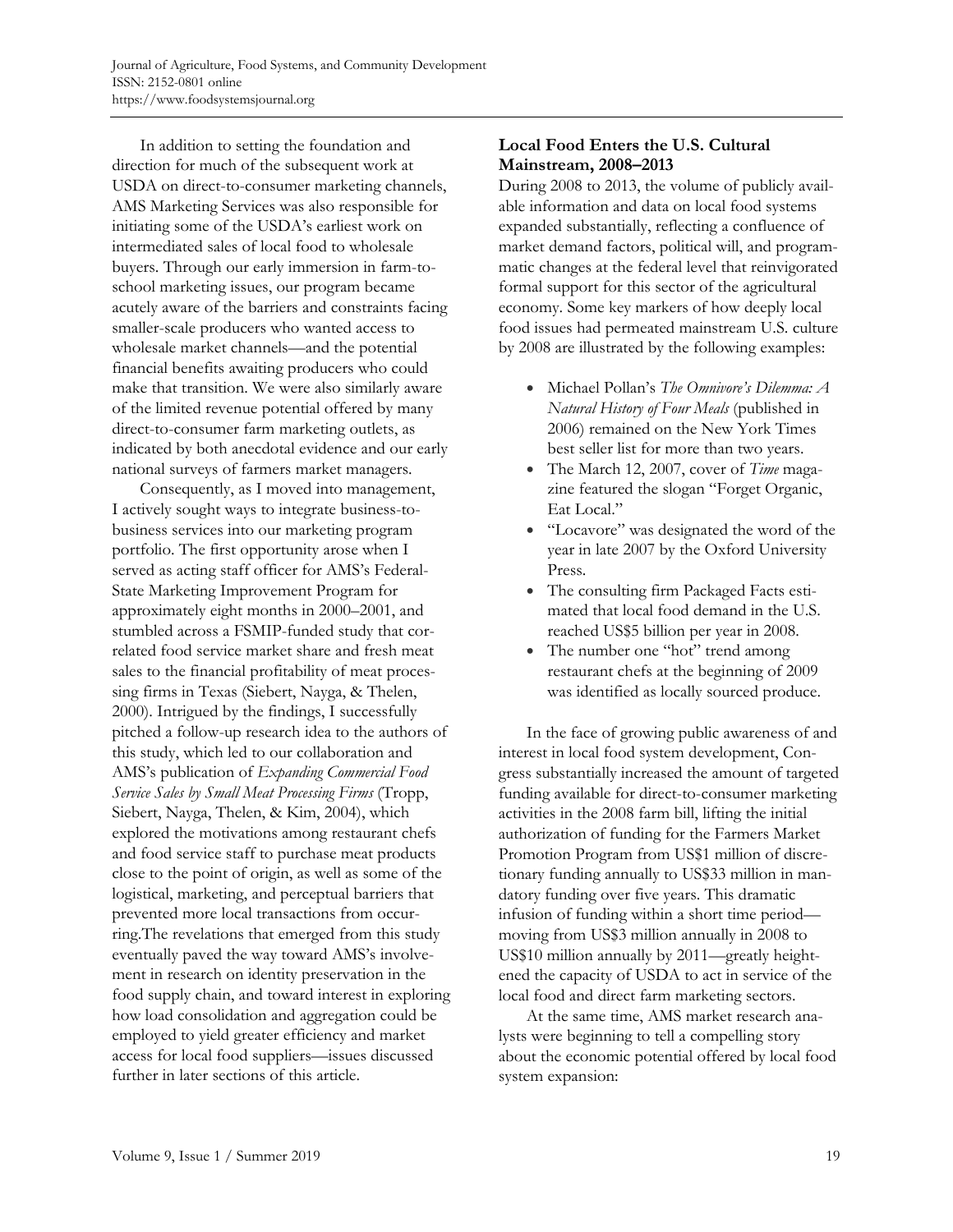- Evidence from AMS's *2006 National Survey of Farmers Market Managers* suggested that U.S. farmers markets conservatively accounted for US\$1 billion in annual sales revenue (Ragland & Tropp, 2009).
- Excerpts of 2007 Agriculture Census data compiled by AMS researchers in 2009 revealed that the pace of growth for directto-consumer sales of agricultural products far exceeded the pace of growth for agricultural sales in general (Diamond & Soto, 2009).

 Meanwhile, AMS Marketing Services continued to explore identity preservation in food supply chains as a strategy for moving product beyond commodified markets. An assignment from USDA leadership to work in partnership with the Upper Great Plains Institute at North Dakota State University on identity-preservation issues for grain shipments led the program to develop a series of linked "supply chain basics" modules aimed at helping small and midsized agricultural producers and processors understand the logistical, inventory management, and market requirements associated with differentiated agricultural marketing practices. Titles in the series include:

- *Technology: How Much, How Soon?* (July 2007)6
- *Niche Agricultural Marketing: The Logistics* (September 2007)7
- *Supply Chain Basics: Tracking Trucks With GPS* (January 2008)<sup>8</sup>
- *The Dynamics of Change in the U.S. Food Marketing Environment* (July 2008)<sup>9</sup>

 During the 2008 fiscal year, Marketing Services partnered with the California-based nonprofit Roots of Change and several early adopters in local food marketing to carry out the West Coast Direct Marketing Summit $10$  in June 2009, the first USDAsponsored conference that specifically identified and addressed distribution and infrastructural barriers to the movement of local food, drawing AMS further into explorations of scale-appropriate aggregation as a market-access solution.

 Around this time, the new Obama Administration prioritized a focus on local and regional food systems, in which these were eventually regarded as one of four central "pillars" of agriculture and rural economic development at the USDA (USDA Office of Communications, n.d.). The primary vehicle for this focus was the establishment in May 2009 of the departmentwide Know Your Farmer, Know Your Food (KYF2) initiative by then Deputy Secretary Kathleen Merrigan, who was well known as a champion of small-scale and sustainable agriculture from her many years of affiliation with federal regulation of organic agriculture.<sup>11</sup> Coordinated by a rotating internal leadership team composed of both political appointees and career employees, the KYF2 task force, presided over by the deputy secretary, held meetings of the entire task force membership every two weeks to foster routine information exchange across organizational silos, identify programmatic needs and bottlenecks, and develop creative solutions that would both align with regulatory and policy requirements and increase local and regional food system practitioners' access to federal resources. In addition, several KYF2 subcommittees of specialists from across USDA met regularly to address critical challenges and bottlenecks related to the themes of program awareness and access, data gathering and gap analysis, local meat processing, and aggregation and distribution. A centralized landing page<sup>12</sup> was created to provide the public with an overview of USDA's local and regional food work in seven

<sup>6</sup> See the report at https://www.ams.usda.gov/sites/default/files/media/SupplyChainTechnology.pdf

<sup>&</sup>lt;sup>7</sup> See the report at <u>https://www.ams.usda.gov/sites/default/files/media/SupplyChainNicheMarketing.pdf<br><sup>8</sup> See the report at <u>http://dx.doi.org/10.9752/MS032.01-2008</u><br><sup>9</sup> See the report at <u>https://www.ams.usda.gov/sites/</u></u>

Administration, where she played a key role in overseeing the promulgation of the federal rule that created the USDA National Organic Program. She also helped write the original 1990 Organic Food Production Act as a member of Senator Leahy's staff. 12 https://www.usda.gov/sites/default/files/documents/KYFCompass.pdf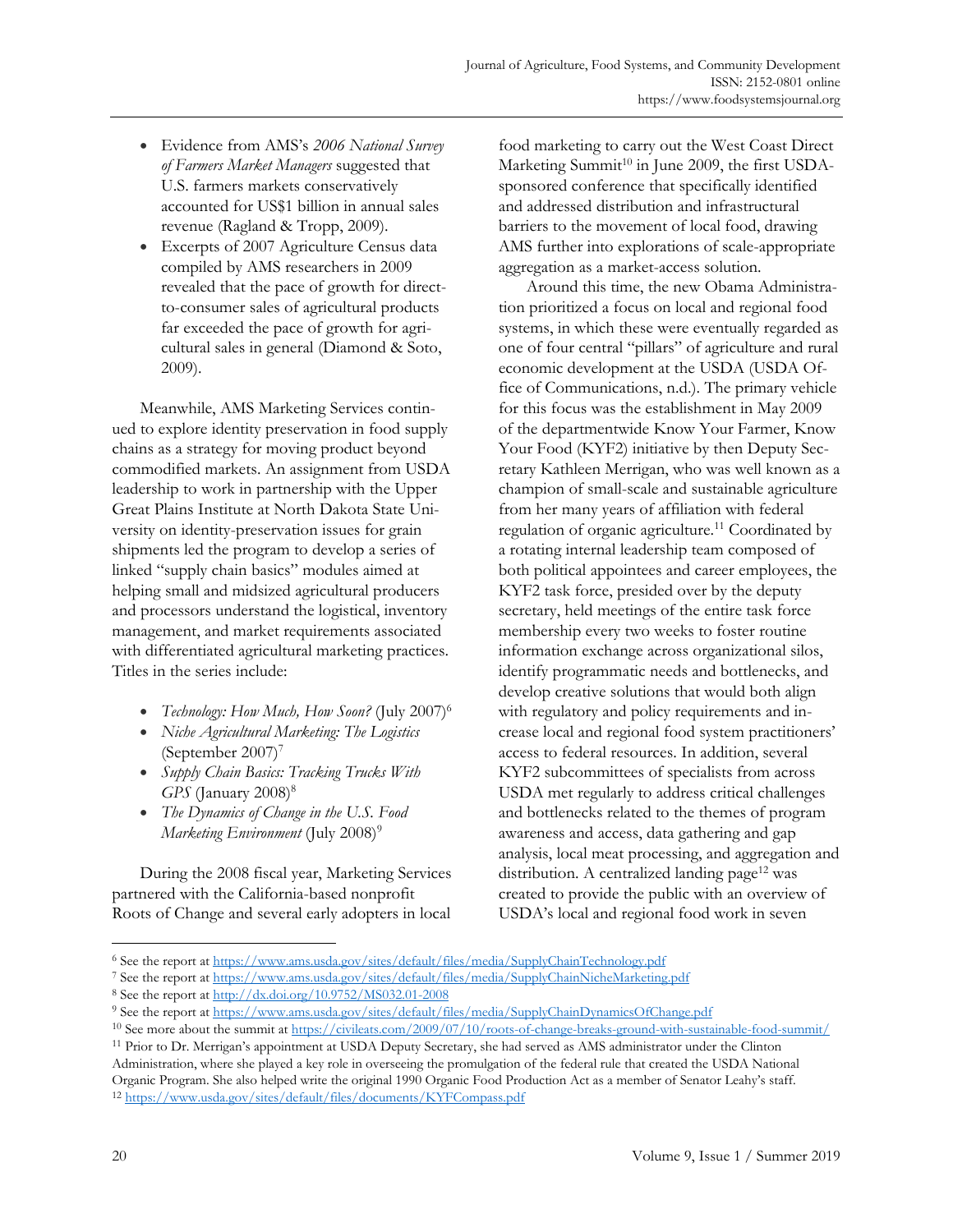thematic sections, which included links to related resources and case study illustrations of relevant USDA-funded projects.

 As might have been expected, the creation of the KYF2 task force and the repositioning of local food issues as key priority issues for USDA leadership led to a profusion of new data gathering and research activities within the Department. These included:

- Development and release of two ERS reports on local/regional food systems in spring 2010, Comparing the Structure, Size, and Performance of Local and Mainstream Food Supply Chains<sup>13</sup> and Local Food Systems: Concepts, Impacts, and Issues<sup>14</sup>;
- Inclusion of a question regarding locally branded food sales to institutions in the 2011 ERS Agricultural Resource Management Survey (ARMS);
- Inclusion of a new survey question in the 2012 Census of Agriculture that, for the first time, addressed direct sales of fresh food by farmers to wholesale buyers (e.g., retailers, restaurants, food service institutions), which allowed for greater precision in analyzing the nature of local food transactions;
- A redesign of the ARMS sample design procedure in 2013 that attempted to boost response rates from small and medium-size operators (and thereby capture a greater number of farms involved in local/regional food marketing); and
- The creation of a centralized portal<sup>15</sup> for local food data and information about federally funded local food investments in alignment with the Administration's emphasis on data transparency.

 While nearly all USDA agencies participated in the KYF2 task force to some degree, AMS's longstanding involvement in local food research and technical assistance, as well as Dr. Merrigan's deep knowledge of AMS programs from her prior stint as AMS administrator, virtually ensured that AMS had an important place on the KYF2 table.<sup>16</sup> AMS Marketing Services's contributions to local food research literature during this time, aided and abetted by the interagency networks forged through KYF2, had three major foci, reflecting AMS's comparative expertise in local food market infrastructure/supply chain management and the collection and reporting of public-facing industry data:

- **Developing more substantive analysis and technical guidance for the maturing farmers market industry,** exemplified by the release of *Supplemental Nutrition Assistance Program at Farmers Markets: A How-To Handbook*<sup>17</sup> in June 2010, co-authored by AMS Marketing Services, FNS, and the nonprofit Project for Public Spaces;
- **Pioneering research in local/regional food aggregation** to help smaller-scale producers access wholesale marketing channels, exemplified by the 2012 release of *Moving Food Along the Value Chain: Innovations in Regional Food Distribution*18 and the *Regional Food Hub Resource Guide* 19; and
- **Deploying technology to improve data transparency and public awareness and patronage of our farmers market directory database**. These developments included the launch of a Foursquare farmers market "check-in" promotion with CNN's Eatocracy website (Gould, 2016), and the integration of geographic coordinates and mapping functions into the National Farmers Market Directory in late

<sup>&</sup>lt;sup>13</sup> https://www.ers.usda.gov/webdocs/publications/46405/7028 err99 reportsummary 1 pdf?v=41056<br><sup>14</sup> https://www.ers.usda.gov/webdocs/publications/46393/7054 err97 1 pdf?v=0<br><sup>15</sup> https://www.ams.usda.gov/local-food-sector about the pros and cons of farm-to-school marketing from a producer perspective.

<sup>&</sup>lt;sup>17</sup>https://www.mass.gov/files/documents/2016/08/vh/usda-howto-fm-ebt.pdf<br><sup>18</sup>https://www.ams.usda.gov/sites/default/files/media/MovingFoodAlongValueChain.pdf<br><sup>19</sup>https://www.ams.usda.gov/sites/default/files/media/Regional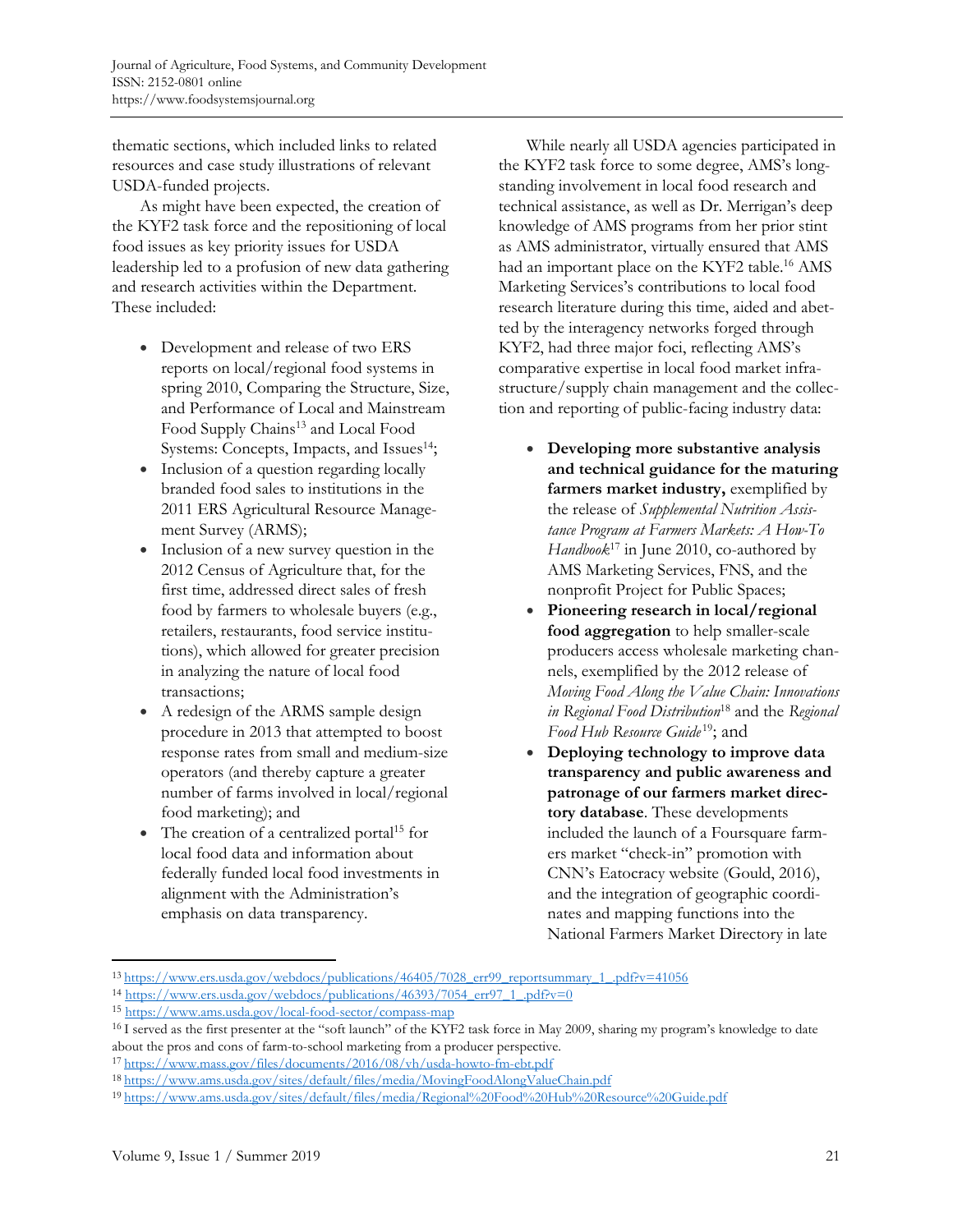2010, which allowed computer programmers to use the integrated dataset to support their own application programming interface (API) spinoffs. In 2013, USDA also used data from the National Farmers Market Directory to support its first federally developed API (Stanziani, 2013) as part of the Obama Administration's Digital Government Strategy to improve data transparency and public access to government data (Sinai & Van Dyck, 2013).

#### **Building on Established Foundations, 2014–2016**

This time period was characterized by an expansion of existing local food grant authorities, the creation of new, dedicated funding streams for farmers market purchases, and an emerging interest in gauging the economic impact of local food investments. This reflected both the increased availability of data on the local food marketing environment and a growing interest among community and regional planners and economic development officials in considering food and agriculture as a critical element of their strategies. Major developments included:

• **Augmentation of existing local food grant authorities and creation of new dedicated funding streams.** The 2014 farm bill created the Local Food Promotion Program (LFPP) in FY 2014 to complement the existing work of FMPP, authorizing US\$30 million in annual funding to support the administration of both grant programs. In addition, FY 2014 saw the launch of the Food Insecurity Nutrition Incentives (FINI) program within USDA's Food and Nutrition Service, which aimed to increase fruit and vegetable purchases by low-income recipients of SNAP benefits by providing incentives at the point of purchase;

- **Creation of three additional national local food directories**<sup>20</sup> by AMS Marketing Services in 2014, signaling the program's growing interest in tracking industry practices and trends beyond farmers markets;
- The launch of new price reports<sup>21</sup> by AMS Market News that publish price data for key locally grown and raised, organic, or sustainably grown and raised food products sold through a variety of direct-toconsumer, wholesale, institutional, and retail outlets. This includes direct-toconsumer sales of meat cuts from grass-fed and pasture-fed animals, and selected produce, meat, seafood, dairy items, and eggs at farmers markets, auction markets, farmto-school transactions and retail outlets across the country;
- The decision by NASS to carry out the **2015 National Local Food Marketing Practices survey**, 22 published in December 2016, which provided unprecedented coverage and delineation of sales of food identified as locally grown and raised and was marketed through both direct and intermediated channels to wholesale buyers; and
- Publication in March 2016 of **The Economics of Local Food Systems: A Toolkit to Guide Community Discussions,**  Assessments and Choices<sup>23</sup> (referred to as the Toolkit), which was sponsored by AMS to help community stakeholders evaluate the economic impact of investing in local and regional food systems more reliably by introducing them to relevant case studies, best practices, and useful resources. The toolkit was subsequently embraced by thousands of practitioners across the country as a vital resource in guiding their community assessment process. Through the collective efforts of the report's dozen contributing authors, reviewers, and other organizational

20 https://www.ams.usda.gov/services/local-regional/food-directories<br>21 https://www.ams.usda.gov/market-news/local-regional-food<br>22 https://www.nass.usda.gov/Surveys/Guide\_to\_NASS\_Surveys/Local\_Food/<br>23 https://www.ams.usd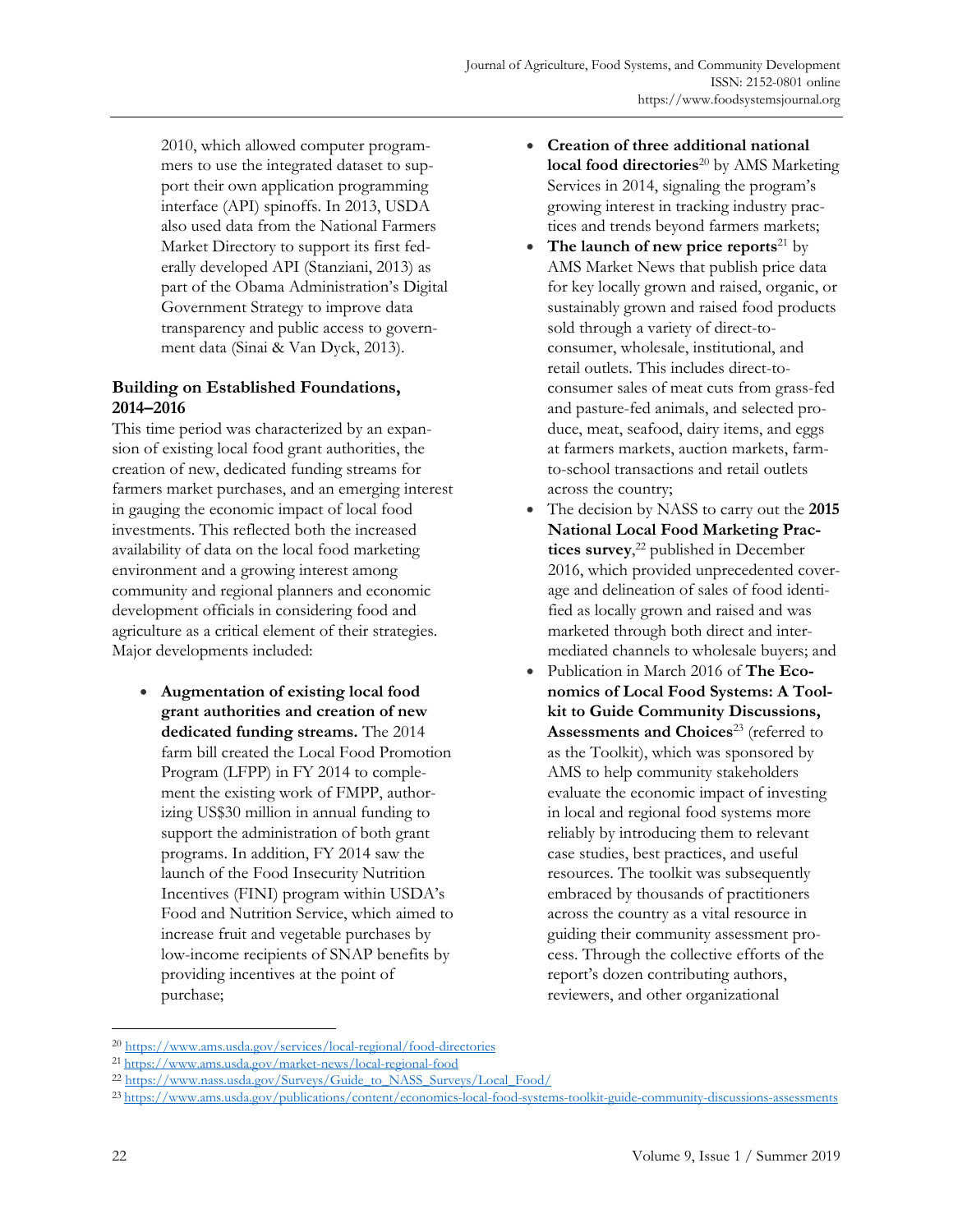partners, more than 20 national and regional training workshops and webinars were offered between 2016 and 2018. Financial support for these resources came primarily from AMS, including several that targeted underserved populations to help local planners, policy-makers, and interested residents better prepare to undertake various aspects of this assessment work in their own communities.

## **Taking Stock and Spreading the Word, 2017–Present**

During the past couple of years, AMS Marketing Services has plunged further into reviewing the current "state of play" in local food research and sharing these observations with senior leadership, industry participants, market observers, and other community stakeholders. Given the massive accumulation of research, data, and performance reports that had occurred since the passage of the 2008 farm bill—including the results of 980 funded grants in the case of the Farmers Market Promotion Program alone—it seemed an appropriate time to assess what lessons had been learned from recent research and technical assistance in the local/regional food sector, examine ongoing barriers to success, and identify which steps should be taken to make our grant, research, and technical assistance programs more effective in reaching desired goals. This body of activity has consisted of three primary components:

- **Publication of formal progress reports and peer-reviewed journal articles,** which included the development and release of the 10-year progress report for the Farmers Market Promotion Program (USDA Agricultural Marketing Services, 2017) and an article by AMS Marketing Service personnel entitled "The Impacts of the Farmers Market and Local Food Promotion Programs" in the journal *Community Development* (O'Hara & Coleman, 2017).
- **Organization of national conferences** to share research results and learnings from project implementation, which included AMS's organization and sponsorship of the

Local Food Impact Summit in April 2017 and the National Direct Agricultural Marketing Summit in September 2018. A follow-up summit will take place in Rosemont, Illinois, October 7–9, 2019.

- **Establishment of cooperative research agreements** with land-grant institutions to undertake formal evaluations of AMS grant programs (or subsets of these programs) to:
	- Better understand and categorize the types of outcomes that are being achieved as a result of federal investments;
	- Consider the adequacy and reliability of current metrics and reporting requirements in capturing the full dimension of progress achieved; and
	- Gain greater insights about the types of interventions that seem to lead to the most profitable or beneficial outcomes.

 To this end, AMS grant and marketing program managers have established cooperative research agreements with evaluation and subject matter experts at Auburn University, Kansas State University, and Oregon State University within the past couple of years to carry out extensive impact assessments of the agency's competitively awarded grants programs (specifically, the Federal-State Marketing Improvement Program, the Farmers Market and Local Food Promotion Program, and the subset of AMS grants provided to facilitate local and regional meat processing activities).

 Other areas of inquiry that are ripe for development—and are beginning to attract the attention of USDA career staff—involve an attempt to streamline and achieve greater alignment in measurements and reporting requirements across multiple grant programs, at least in key areas of overlapping interest. For example, the USDA coordinator for local and regional food issues, housed within AMS, has created a departmentwide working group to examine opportunities for consolidating grant program objectives and data-gathering requirements across program and agency lines. The combination of these activities, which aim to better identify key indicators of impact and design reporting requirements that match the capacity of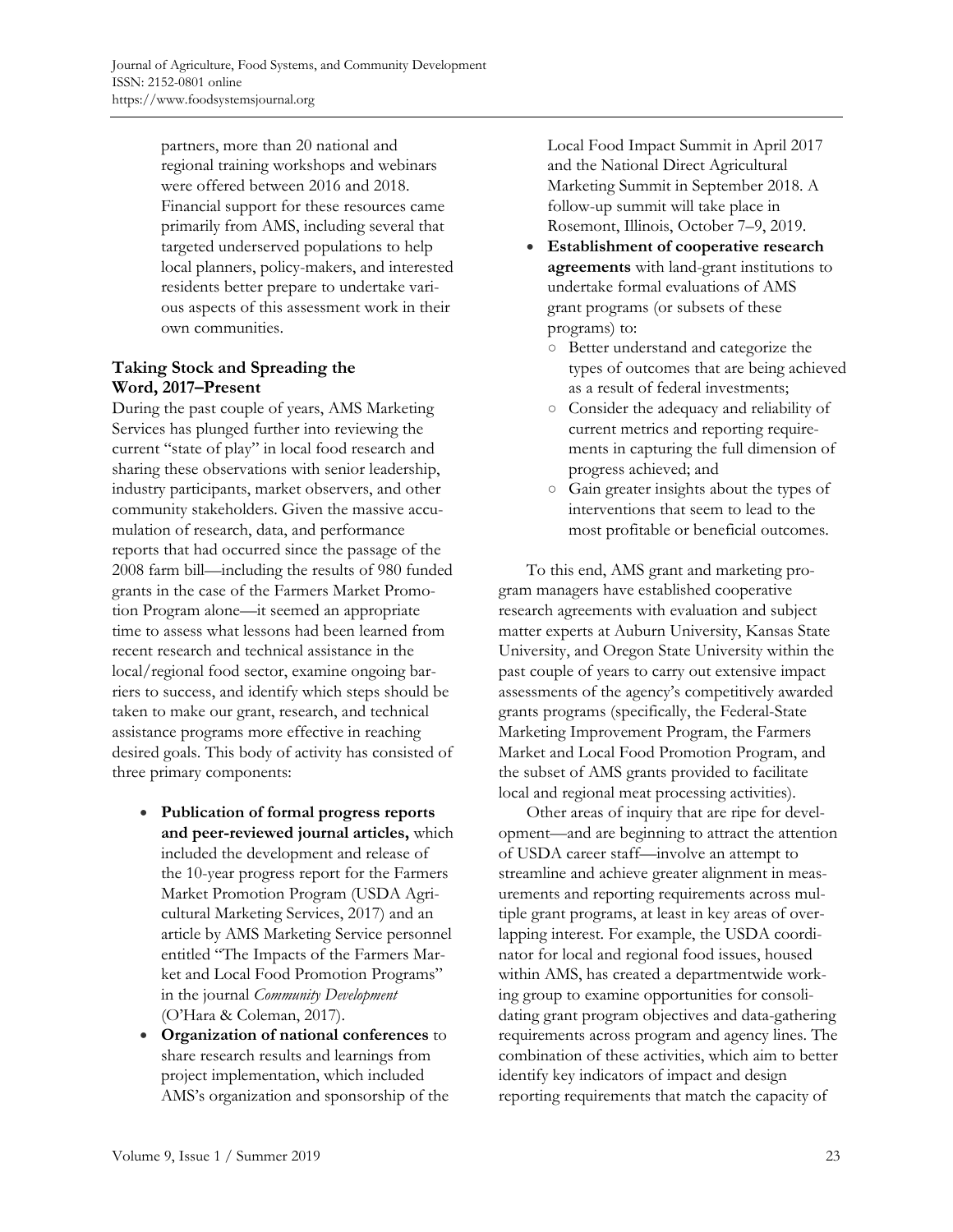grant recipients to provide accurate data to a greater extent, can be expected to:

- **Foster more accurate reporting by project cooperators**, which would yield better data integrity and, over the longer term, more accurate evaluation of program effectiveness;
- **Allow for easier quantification of the aggregate impact of multiple federal grant programs** on core measures of progress; and
- **Help USDA—and interested stakeholders—better understand the levers and influences** that exert the greatest contribution to successful grant outcomes.

## **What Are We Learning?**

One of the major lessons that emerged during recent conference discussions was the realization that emerging analysis of newly available datasets may change our perceptions about the relative economic competitiveness and impact of local/ regional food businesses. For example, an analysis of the most recently available Census of Agriculture data by USDA's Economic Research Service indicated that the survival rate for farms participating in direct-to-consumer markets was greater than the survival rate of other farms. Other research studies by land-grant universities, as illustrated on the [localfoodeconomics.com](https://localfoodeconomics.com) website funded by AMS and NIFA and managed by Colorado State University, indicate that suppliers to local/regional food markets may have a disproportionately positive impact on local job creation and economic multiplier effects compared to other food suppliers, based on their relatively high dependence on labor and levels of indirect and induced spending.

 Furthermore, we also learned that we need to strengthen and increase the frequency of our communication with community stakeholders by:

• **Promptly sharing data analysis** with survey respondents to lessen survey fatigue and suspicion, develop trust, and ensure

that respondents can make practical use of the results;

- **Engaging with community stakeholders about appropriate indicators of success** rather than making assumptions about what these indicators should look like. Following this protocol may require agencies to modify their current metrics; however, this will likely result in greater buy-in and responsiveness among the organizations being asked to report data. For example, in addition to asking how many jobs are created in a particular service area, agencies (based on feedback we received from conference attendees) may also want to ask how much these new employees are being paid; and
- **Striving to understand the community capital formation aspects of local/ regional food system development** rather than focusing on financial returns alone. Such measurements could attempt to capture such social, human, and intellectual capital dynamics as workforce preparation, skill development and mastery, attainment of relevant credentials and certifications, changes in awareness and behavior, organizational capacity, and development of supply chain networks. New methods of inquiry, such as social network analysis, can also help us obtain greater clarity on how well we are meeting this goal by giving us tools to measure such progress on a quantitative basis.

 Our growing understanding of the important role of community engagement has also led AMS Marketing Services to embrace new opportunities for direct community intervention. With the encouragement of senior leadership, under both the Obama and Trump administrations, AMS Marketing Services was able to increase its financial and technical support of the Local Food, Local Places (LFLP) interagency initiative<sup>24</sup> housed within the U.S. Environmental Protection Agency. Managed by a task force comprising representatives from EPA's Office of Community

<sup>24</sup> https://www.epa.gov/smartgrowth/local-foods-local-places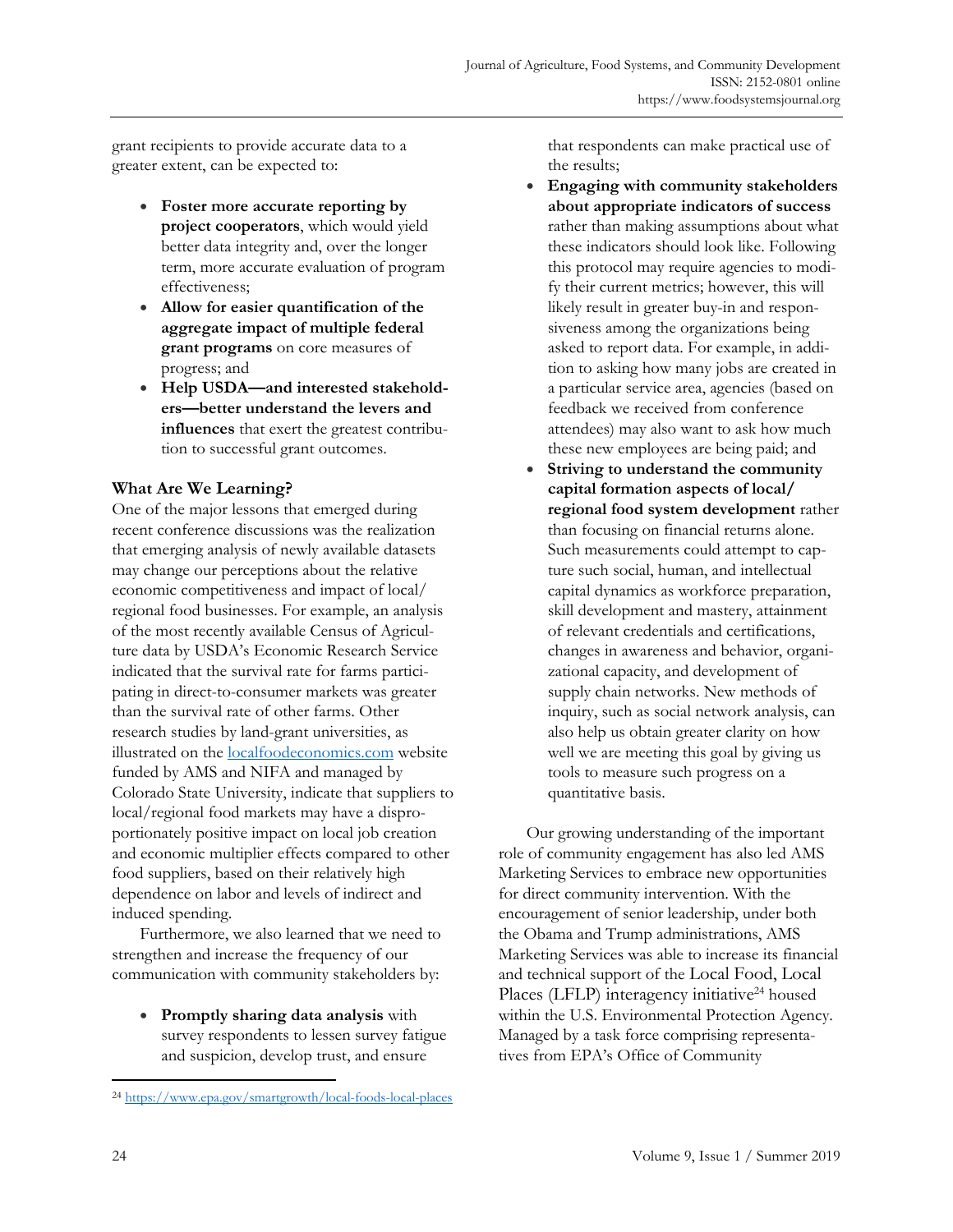Revitalization, USDA's Agricultural Marketing Service and Rural Development agencies, the Centers for Disease Control and Prevention, the Delta Regional Authority (DRA) and, as of 2018, the Northern Border Regional Commission, the LFLP initiative supports locally led, community driven efforts to protect air and water quality, preserve open space and farmland, boost economic opportunities for local farmers and businesses, improve access to fresh local food, and promote childhood wellness. This support is provided through competitively awarded technical assistance workshops that take place at a site chosen by the applicant, where federal subject matter experts, community stakeholders and, often, professional facilitators meet for two days to jumpstart the development of a community's local food system action plan. Preliminary and follow-up conference calls with members of the community's core organizing team help ensure that the targeted community is prepared to take full advantage of available technical assistance, both during the intensive on-site workshop and through extended connections with federal service providers. In selecting deserving communities, special consideration is given to lower-capacity communities that are in the early stages of developing local food enterprises.

 At the request of senior agency leadership, AMS Marketing Services staff began its involvement with the LFLP task force in the spring of 2015, quickly recognizing that they could make an important contribution to the success of these workshops by offering expertise and insights on farm market operations and practices, food facility design and management, and local food aggregation/supply chain logistics. Since that time, AMS Marketing Services has become a linchpin of the initiative by providing funding to sustain its operation since 2016, helping to organize and participating in the majority of technical assistance workshops offered per year, serving as reviewers of submitted applications, and sharing responsibility for facilitating workshops and delivering presentations alongside EPA personnel and external contractors in locations where their subject matter expertise is most relevant. In fact, the emergent leadership of AMS Marketing Services has enabled EPA to reduce its dependence on professional

facilitation, allowing the agency to extend its limited funding resources to a wider range of eligible communities. Between 2015 and 2018, LFLP awarded and implemented 93 workshops, ranging between 16 and 27 per year based on the level of partner agency contributions and opportunities for substituting agency personnel for hired external facilitators.

#### **Parting Thoughts**

While the path has not always been straightforward, USDA, and most notably AMS, have unquestionably played a key role in elevating the national discussion about local food systems and accelerating the move toward developing a robust body of related data, research, and practical resources. This has been accomplished through a variety of techniques, such as collecting and reporting data that unveil the structure of the local food system on an increasingly granular level, documenting best practices and business models associated with marketing success, and disseminating lessons learned through a variety of channels (e.g., reports, conferences, webinars, in-person trainings) so that practitioners and market observers can make effective use of the information. To USDA's credit, these initiatives have often included the participation of multiple federal agencies, allowing these initiatives to benefit from a broad array of interdisciplinary perspectives and provide insights designed to meet the specific needs of targeted stakeholder groups. In addition, AMS's support of work that facilitates the adoption of reliable and compatible economic impact assessment methods, such as the Toolkit and the agency's call for papers for the special issue of JAFSCD, have helped build the economic argument for local food investments and made gathering economic evidence more accessible to planners and community stakeholders.

 One way of gauging just how far USDA has come in advancing key local food research objectives is by reviewing some of the aspirational goals mentioned by attendees of the first National Farmers Market Summit in 2007 and noting how many of them have been at least partially addressed in the ensuing 10 years with the help of USDA involvement or support. Posted below is the list of "recommended strategies" for research mentioned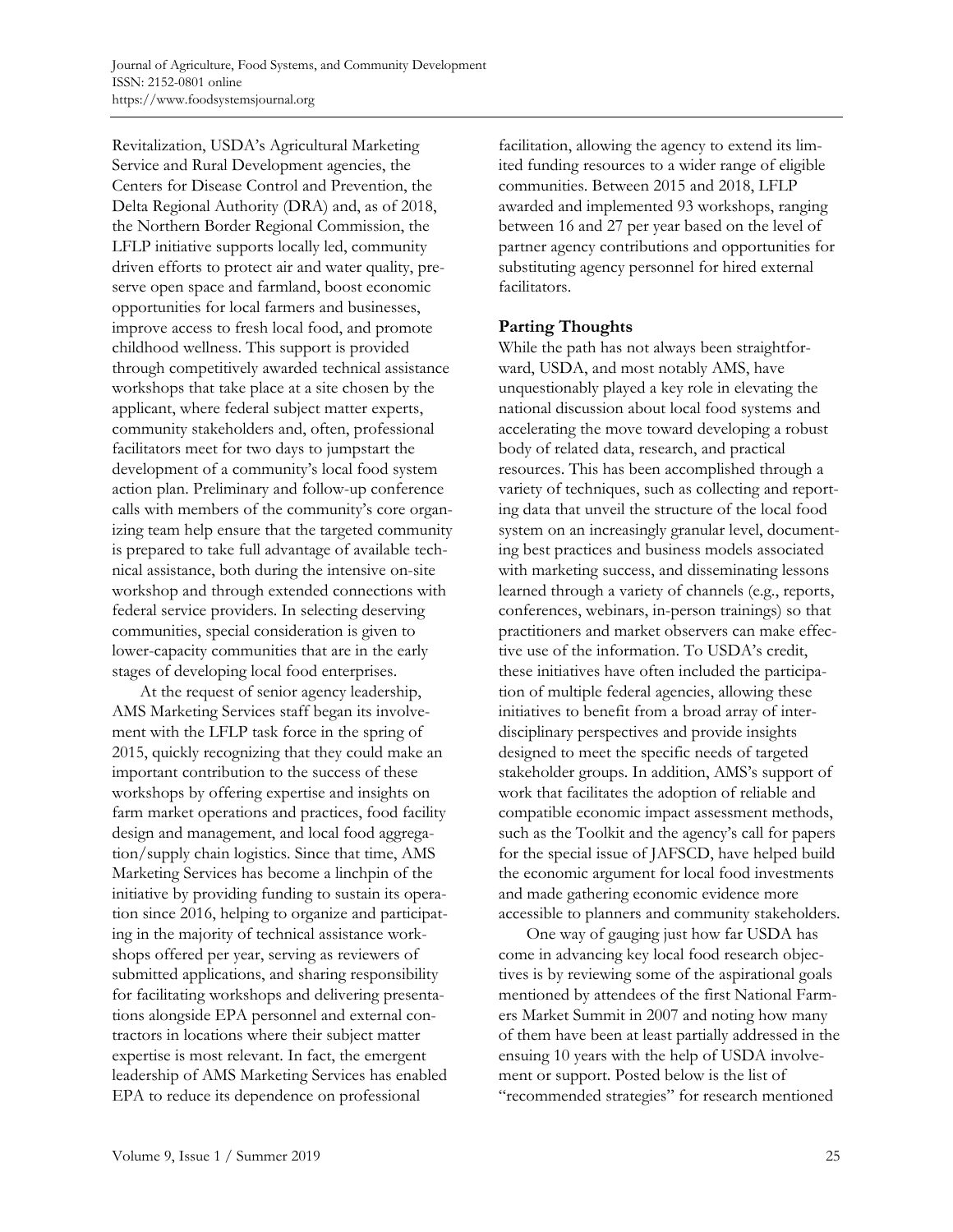by attendees of the 2007 Summit. From this entire list, the goals that have been met or partially fulfilled appear in bold type, with examples of relevant accomplishments in the footnotes. As one can see, the vast majority of desired action steps mentioned in the Summit proceedings report have already been addressed by USDA to some degree:

- **Establishment of an open-source, online site** to share pertinent resources and facilitate more effective communication among farmers market vendors, managers, community development practitioners, researchers, funders, and other stakeholders.25
- **Research institutes should play a key role** in setting up accessible, user-friendly online clearinghouses of farmers market data, tools, and best practices, as well as providing farmers market advocates with the kind of information needed to push for policy and regulatory reform.26
- **Documenting successful farmers markets**, particularly farmers markets serving low-income areas.<sup>27</sup>
- **Collecting local, regional, and national data on consumer and market trends.**<sup>28</sup>
- Conducting studies of the effectiveness of farmers market advertising and promotion.
- **Adding new direct marketing questions**

#### **to the USDA NASS Census of Agriculture.**<sup>29</sup>

- **Assessments of the economic impacts of farmers markets** on vendors and community.30
- Conducting applied research and developing practical tools, such as business management programs and professional development training programs.
- **Guidance related to infrastructural and operational improvements at farmers markets.**<sup>31</sup>
- **Providing consistent information about the use of new technologies,** such as electronic benefits transfer (EBT), to enhance access to farmers markets (USDA Agricultural Marketing Services, USDA Food and Nutrition Service, & Project for Public Spaces, 2010).
- **Seeking partnerships with nontraditional organizations** who may share mutual areas of interest related to farmers markets, local foods, sustainable agriculture, and community food security, such as the U.S. Environmental Protection Agency, the U.S. Department of Health and Human Services, military branches, the National Science Foundation, and various community-based organizations that may

(https://articles.extension.org/community\_and\_regional\_food\_systems). 26 *Ibid.*

<sup>&</sup>lt;sup>25</sup> Such as the AMS-supported, CSU-hosted https://www.localfoodeconomics.com website platform and listserv, and the eXtension interest group Community, Local and Regional Food Systems

<sup>27</sup>A recent example is the May 2018 AMS cooperative research report with the University of Wisconsin, *Potential Demand for Local Fresh Produce by Mobile Markets.* See https://www.ams.usda.gov/publications/content/potential-demand-local-fresh-produce-mobilemarkets<br><sup>28</sup> Examples include AMS's periodic national surveys of farmers market managers, the April 2017 cooperative research report

*Community Supported Agriculture: New Models for Changing Markets* (see

https://www.ams.usda.gov/sites/default/files/media/CSANewModelsforChangingMarketsb.pdf), and a current memorandum of

understanding between AMS and NASS to administer a national farmers market manager survey in FY 2019.<br><sup>29</sup> Key advances here include a new direct marketing question in the FY 2012 Census form and the publication of the NAS Food Marketing Practices Survey in December 2016. See https://www.nass.usda.gov/Surveys/Guide\_to\_NASS\_Surveys/Local\_Food/<br><sup>30</sup> Examples include AMS's analysis of farmers market performance indicators (see the AMS presentat Federation of Farmers Markets webinar at http://www.nyfarmersmarket.com/wp-content/uploads/Carlos-and-Debra-NY-FM-Fed-Meeting-2017-keynote-03.14.18-FINAL.pptx) and AMS collaboration on *The Economics of Local Food Systems: A Toolkit to Guide Community Discussions, Assessments and Choices* (released in February 2016; see

https://www.ams.usda.gov/publications/content/economics-local-food-systems-toolkit-guide-community-discussions-assessments).<br><sup>31</sup> Examples include the February 2015 AMS report Building a Food Hub from the Ground Up: A Faci *Organic Growers* (see https://www.ams.usda.gov/publications/content/building-food-hub-ground-facility-design-case-study-tuscaroraorganic-growers) and an expansion of architectural design services offered by the AMS Marketing Services Division staff architect.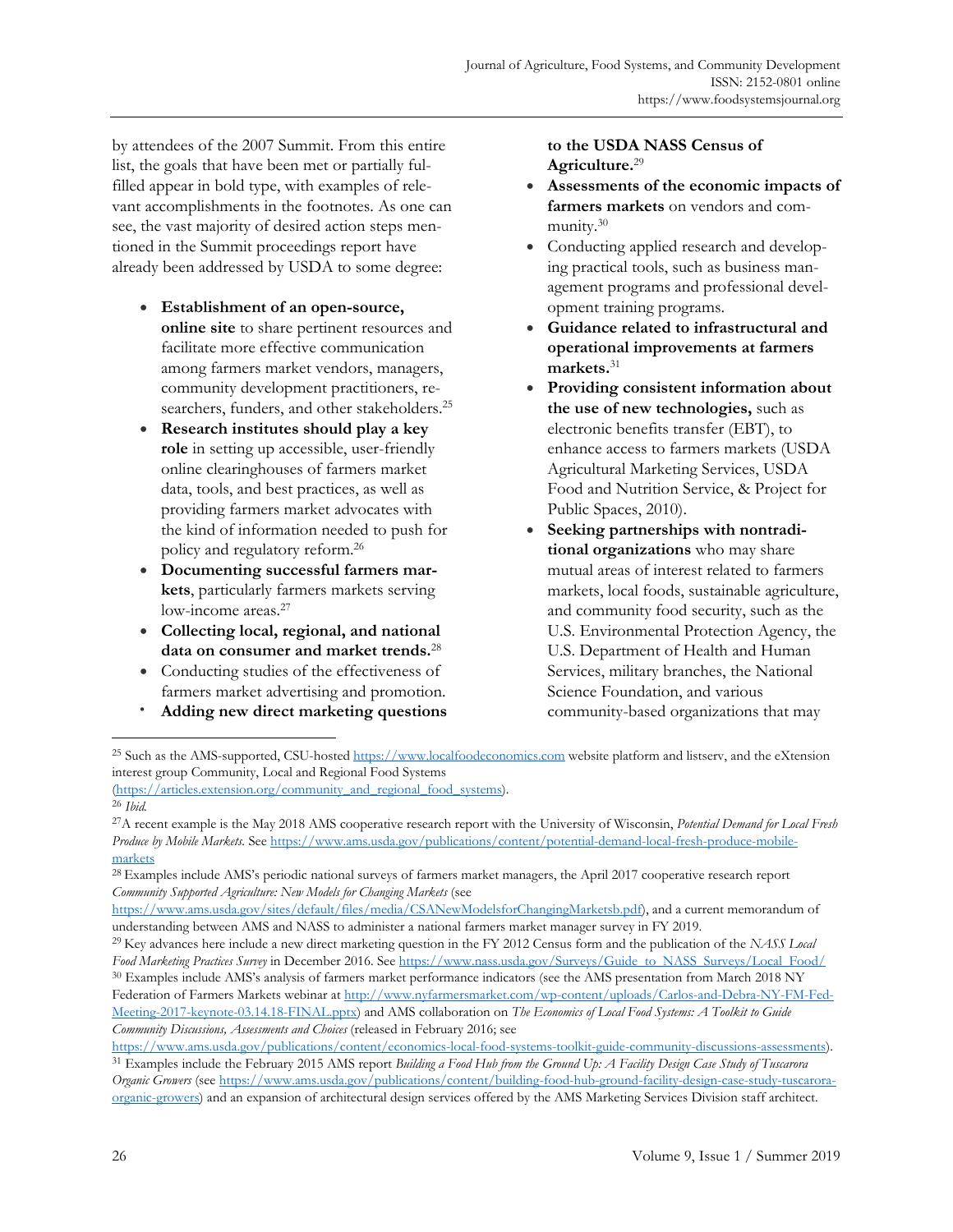not typically work in the agricultural arena.32

- Better document the economic, social, **environmental, and health benefits of farmers markets** through research and analysis.33
- **Develop science-based theories, practices, and procedures about farmers markets, derived from empirical observations, tests, experiments, and measurable evidence that:** 
	- o Convey practical information to vendors and market managers,34 and
	- o Are accessible, user-friendly concepts that can be used to persuade decisionmakers about farmers market policies.35

 Nevertheless, much work remains in plumbing the depths of local food systems analysis, even from the narrow perspective of understanding potential producer benefits from local food market transactions. NASS has only very recently begun to capture and report data at a granular-enough level to allow for a more holistic understanding of the local food supply chain in both direct-to-consumer and intermediated marketing channels, even though the latter currently accounts for a growing (and significant majority) share of local food sales.36 For example, the release of the 2017 Census of Agriculture in April 2019 marked the first time that a census of agriculture has featured data delineating the value of locally or regionally branded farm products sold for human consumption

Defense (see https://www.ams.usda.gov/publications/content/guide-farmers-markets-military-installations).<br><sup>33</sup> USDA has carried out quite a bit of work to date on the economic benefit question. Key products include the 201 Food Marketing Practices survey and the 2017 Census of Agriculture, which provide data specific to marketing channels on direct to consumer sales of farm products. Additional examples include AMS's analysis of farmers market performance indicators and economic multipliers mentioned in footnote 30. A memorandum of understanding is also underway between AMS and NASS to support the next national survey of farmers market managers in 2020, which can be expected to yield additional information on market performance and its relationship to specific market practice. On the other benefit questions—social, environmental, health— I would submit that the *assessment* of market benefits by USDA has been less comprehensive, although extensive resources have been devoted to creating information portals and facilitating research on social and environmental barriers to obtaining fresh food, including the use and patronage of farmers markets. These include development of the *ERS Food Access Research Atlas* (see <https://www.ers.usda.gov/data-products/food-access-research-atlas/>); the *ERS Food Environment Atlas* (see

<sup>32</sup> Includes USDA's collaboration with the Federal Reserve on *Harvesting Opportunity: The Power of Regional Food System Investments to Transform Communities* (August 2017; see https://www.stlouisfed.org/community-development/publications/harvesting-opportunity) and the November 2015 AMS report on *Farmers Markets at Military Installations,* developed in partnership with the U.S. Department of

[https://www.ers.usda.gov/data-products/food-environment-atlas/\);](https://www.ers.usda.gov/data-products/food-environment-atlas/) sponsorship by FNS of three national research projects on nutrition assistance at farmers markets (*Understanding Current Operations*

<sup>[</sup>see https://fns-prod.azureedge.net/sites/default/files/FarmersMarketsOps.pdf]; *Understanding Shopping Patterns* (see [https://www.fns.usda.gov/snap/nutrition-assistance-farmers-markets-understanding-shopping-patterns-snap-participants\)](https://www.fns.usda.gov/snap/nutrition-assistance-farmers-markets-understanding-shopping-patterns-snap-participants), and the *Farmers Market Incentive Provider Study* (see https://fns-prod.azureedge.net/sites/default/files/FarmersMarketIncentiveProvider.pdf); and the administration by FNS of Farmers Market Support Grants (see https://www.fns.usda.gov/pressrelease/2016/fns-001316) and the Gus Schumacher Nutrition Incentive Program (formerly known as the Food Insecurity Nutrition Incentive Program; see https://nifa.usda.gov/sites/default/files/rfa/20190423-fy-2019-gus-schumacher-incentive-program-rfa.pdf).<br><sup>34</sup> A preliminary example of such work is the AMS report Results of Dot Survey, USDA Outdoor Farmers Market Washing

<sup>(</sup>September 2011; https://www.ams.usda.gov/publications/content/results-dot-survey-usda-outdoor-farmers-market-washington-dc). Presentations on sharing lessons learned from market data collection efforts made up a significant portion of the training material at the 2018 National Direct Marketing Summit and continue to feature prominently in the latest 2019 round of AMS technical assistance offered by the FMPP/LFPP program to farmers market managers and other farmers market personnel. 35 While not strictly farmers market–related, the benchmark section of the www.localfoodeconomics.com website, funded by AMS

Marketing Services and maintained by Colorado State University, provides an early window into understanding the differences between local food farms and other farms in terms of structure and economic impact.

<sup>&</sup>lt;sup>36</sup> According to the 2017 Census of Agriculture, sales of locally branded or marketed food through wholesale or intermediated channels in 2017 exceeded US\$9 billion, compared to less than US\$3 billion in local food sold through direct to consumer channels. The 2015 NASS Local Food Marketing Practices survey

<sup>(</sup>https://www.nass.usda.gov/Surveys/Guide\_to\_NASS\_Surveys/Local\_Food/index.php) represented the first-ever survey conducted by USDA's National Agricultural Statistics Service to produce benchmark data about local food marketing practices delineated by marketing channel (e.g., farmers markets, CSAs, restaurants, roadside stands, food hubs).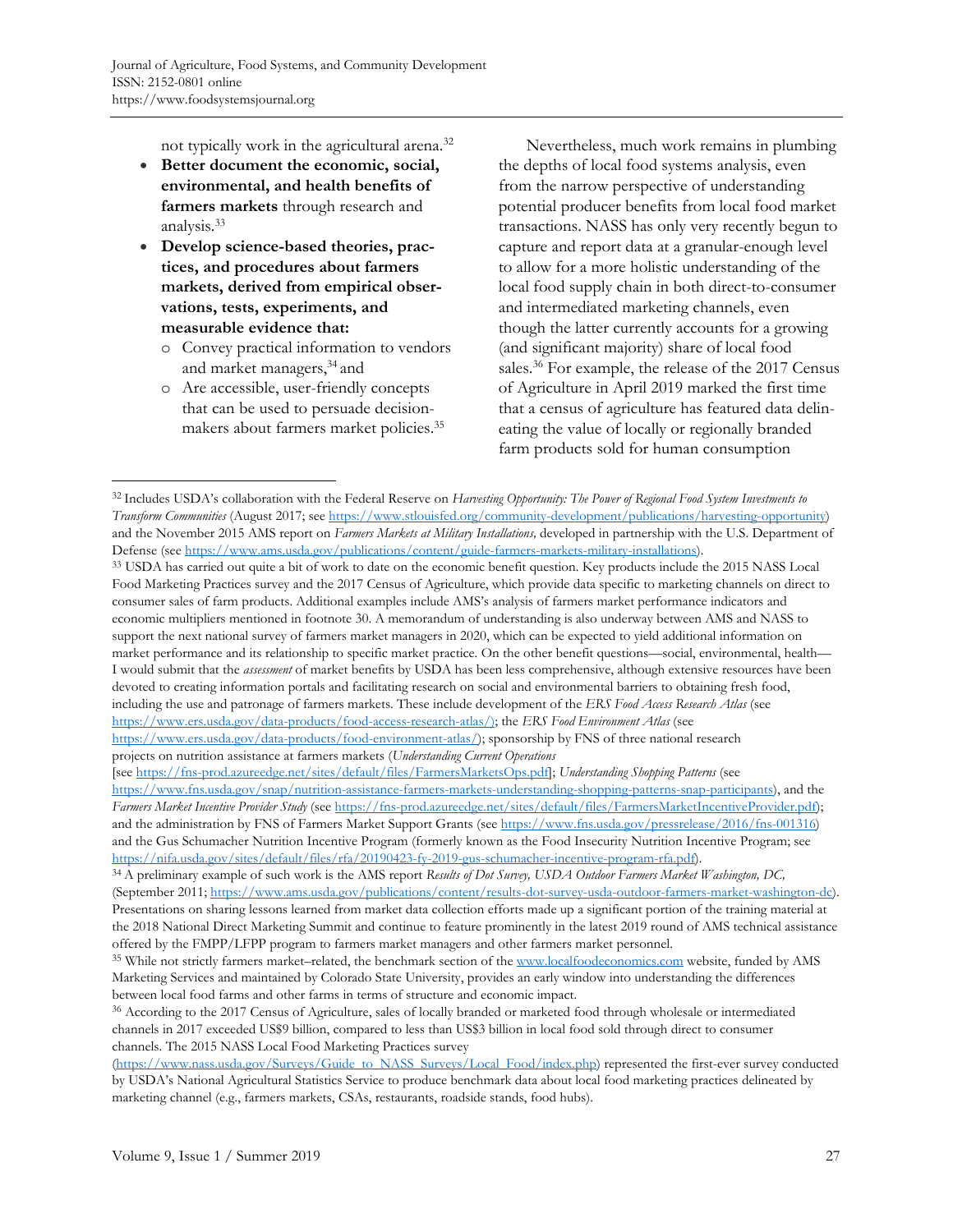through wholesale or intermediated marketing channels.37 It was also the first census of agriculture to incorporate value-added products into the total sales volume of locally or regionally marketed food. This means that, although it likely provides a more accurate measure of local food sales volumes on a national level than we have seen to date, it still remains imperfect, as non-edible farm products commonly sold at farmers markets and roadside stands, such as ornamental crops, are still excluded from the measure. So even from the basic level of sector trend and impact analysis alone, there seems to remain considerable room for improvement and additional refinement.

 The other area of food systems that merits further analysis is the rapid evolution of delivery and distribution system for local food. With the growing popularity of hybrid business models that transcend traditional local food system silos (e.g., subscription agriculture or CSA models that use farmers markets as recruitment and delivery points), it becomes even more imperative that future research activities capture data elements that allow research to understand the potential implications of such future shifts and synergies in market practice on firm and producer profitability to a greater degree. As members of Millennial and Generation Z come of age and increase their relative purchasing power, undoubtedly they will exert even greater influence on local food demand than they already presently do. This suggests that the time may be ripe for conducting more comprehensive analyses that seek to connect generational behavior patterns (e.g., time devoted to cooking at home, desire for convenience, interest in nutrition and product transparency, perceived value) to local food purchasing habits and store format choices. Lastly, the "last mile" distribution question remains a difficult nut to crack, resulting, as we have seen, in the consolidation, acquisition, and, occasionally, closing of various firms that have attempted to

provide home delivery of local foods.38 It may be time for a fresh look at how local food hubs might be able to better leverage their transportation and distribution functions in partnership with other hubs or in partnership with traditional wholesale operators and distributors.

## **My Personal Postscript, Or Life Beyond the USDA Gates**

Before leaving the USDA at the end of January 2019, I was frankly too busy to think much about my potential future contributions to the local food sector, even though one of my motivations for leaving was the hope that it would free me up to become more involved in community development activities. However, over the past few years, largely as a result of working on the economic impact assessment Toolkit on local food systems and the LFLP initiative, I found myself gravitating toward work that involved a community development dimension, where I could share my knowledge of local food market business models and federal programs with a grassroots audience in order to help them achieve their desired development goals.

 In partial preparation for my eventual retirement from USDA, I pursued an open position on my local (Montgomery County, Maryland) food policy council three years ago, and while my application did not lead to my appointment on the council, I ended up being invited to join the its food economy working group, which has proven to be an excellent fit for my knowledge and talents. Very recently I was nominated by the county office of agriculture and appointed by the Montgomery County Council to serve a limited-term appointment as a nonfarmer representative on the county's agricultural advisory committee, which serves as a liaison between county government and the agricultural sector, coordinates the provision of local government services in rural areas of the county, and provides input and recommendations on rural

<sup>&</sup>lt;sup>37</sup> The 2015 Local Food Marketing Practices Survey, published in December 2016, used a somewhat similar framework for capturing and presenting data based on a nationally representative sample of approximately 44,000 respondents.<br><sup>38</sup> Examples include the merger and eventual closure of Relay Foods and Door to Door Organics (see https://www.dailyprog

com/news/local/door-to-door-organics-closes-a-year-after-acquiring-relay/article\_ba90b4de-ce46-11e7-b337-f328459d1fb0.html), [and the consolidation of Good Eggs \(see https://www.fastcompany.com/40554143/how-good-eggs-came-back-from-the-brink-and](https://www.fastcompany.com/40554143/how-good-eggs-came-back-from-the-brink-and-plans-take-on-amazon)plans-take-on-amazon).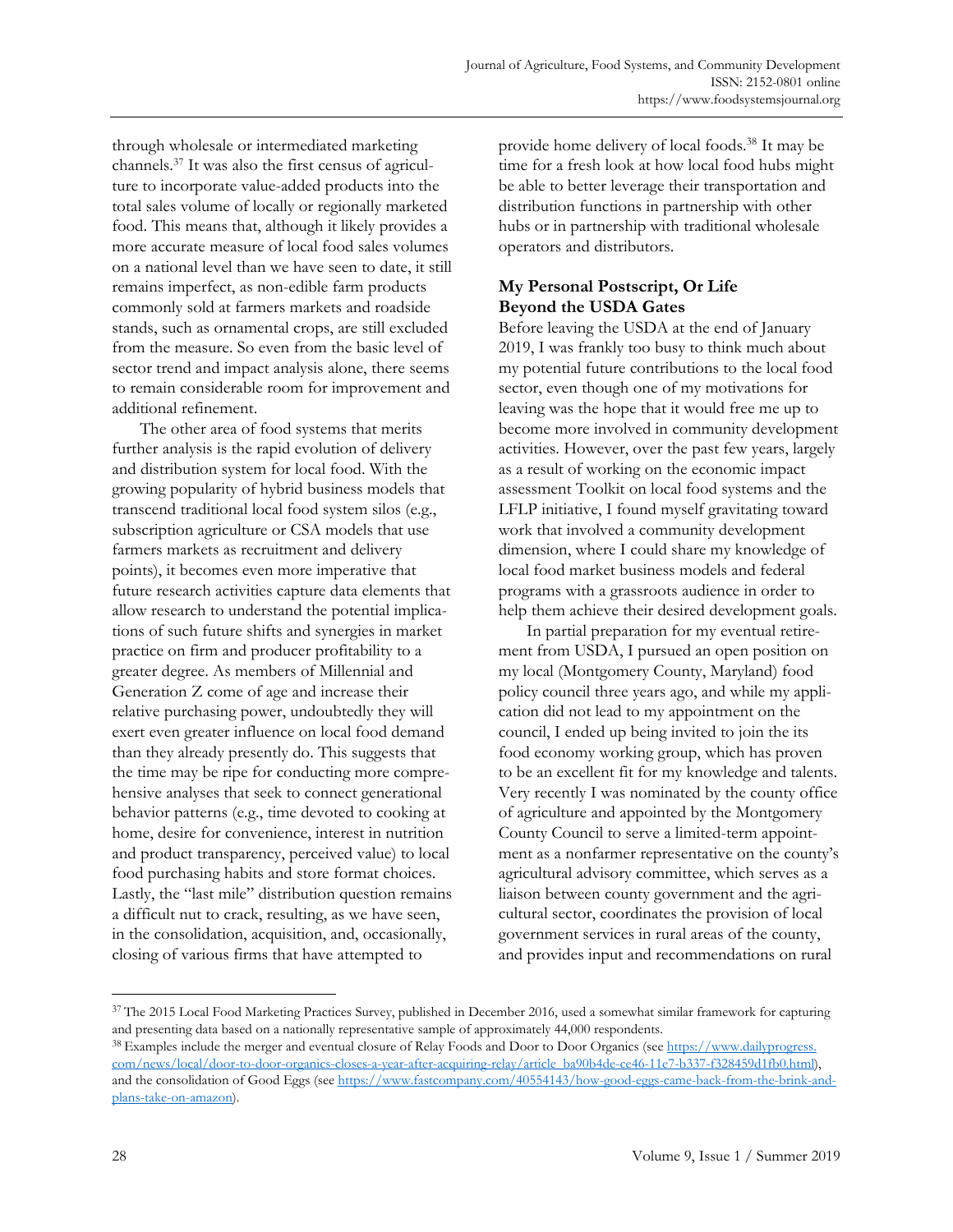and agricultural issues.

 To my surprise and delight, I have received great encouragement from many corners of the local food world since announcing my retirement at the end of January 2019, renewing my connections with old friends and colleagues and making new friends along the way. In this vein, I need to give special recognition to Rose Hayden-Smith and Angie Tagtow, who very generously invited me (at a reduced registration rate) to attend the November 2018 meeting of the Kellogg Foundation Leadership Alliance, where I found great fellowship, encouragement for following my career instincts, and guidance on next step strategies. I was also fortunate enough to receive an invitation to keynote the Northeast Indiana Local Food Network's annual forum in Ft. Wayne, Indiana, in March 2019, thanks to an endorsement by local community advocate (and former National Sustainable Agriculture Coalition grassroots intern) Stephanie Henry and with support from Northeast Indiana Local Food Network Executive Director Janet Katz.

 Through the networking opportunities offered by the forum and other local food–related gatherings in the D.C. area, I have continued to provide technical guidance to a wide variety of local food

system stakeholders on issues ranging from food hub logistics and the federal grant application process to the economic and food system contributions of urban agriculture. I am particularly proud of the fact that I am involved in two activities that seek to boost food system resilience through regional approaches. These include being part of a task force working to enhance the visibility and capacity of the Midwest Sustainable Agriculture Working Group (Midwest SAWG),<sup>39</sup> so that it can assume a role similar to those currently occupied by the Southern and Northeast SAWGs. I am an invited contributor to the food distribution section of a planned update of Northeast SAWG's *It Takes a Region* report.40 Meanwhile, with the encouragement of NSAC's Wes King and Juli Obudzinski, I submitted an application in March to be considered for an appointment to the NASS Advisory Committee on Agriculture Statistics, so time will tell whether I will have the chance to exert any future influence on national policy as well. Given the relatively short amount of time I've been "retired," my thoughts about where best to focus my attention continue to evolve, but I firmly believe that I will continue to be a presence in the local food scene for some time to come, even if it's in a somewhat different capacity.

#### **References**

- Diamond, A., & Soto, R. (2009). *Facts on Direct-to-consumer Food Marketing: Incorporating Data from the 2007 Census of Agriculture*. Washington, D.C.: U.S. Department of Agriculture, Agricultural Marketing Service. https://doi.org/10.9752/MS035.05-2009
- Gould, D. (2016, August 07). CNN & Foursquare collaborate to promote healthy eating. Retrieved from https://foodtechconnect.com/2010/09/29/cnn-foursquare-collaborate-to-promote-healthy-eating/
- O'Hara, J. K., & Coleman, C. (2017). The Impacts of the Farmers Market and Local Food Promotion programs. *Community Development*, *48*(5), 681–696. https://doi.org/10.1080/15575330.2017.1350729
- Organic Trade Association & GRO Organic Core Committee. (2015). *R&P Program Application Industry Overview* [Application to USDA AMS Research and Promotion Program]. Retrieved from https://www.ams.usda.gov/sites/default/files/media/OTAOrganicCheckoffApplicationUSDA\_Combined.pdf
- Payne, T. (2002). U.S. farmers' markets 2000: A study of emerging trends. *Journal of Food Distribution Research, 33*(1), 173– 175. Retrieved from https://ageconsearch.umn.edu/record/27625/files/33010173.pdf
- Pirog, R. S., Van Pelt, T., Enshayan, K., & Cook, E. (2001). Food, fuel, and freeways: An Iowa Perspective on how Far Food Travels, Fuel Usage, and Greenhouse Gas Emissions. Ames, Iowa: Leopold Center for Sustainable Agriculture. Retrieved from https://lib.dr.iastate.edu/leopold\_pubspapers/3

<sup>39</sup> https://www.midwestsawg.com/ [40 https://api.ning.com/files/nRTEesYytUshUdiU-IEPLW6lFFE3Zgcz44LFacsKlo5K6P0X43KSuSZOkwFHiTQF6a0t5O9mAXu](https://api.ning.com/files/nRTEesYytUshUdiU-IEPLW6lFFE3Zgcz44LFacsKlo5K6P0X43KSuSZOkwFHiTQF6a0t5O9mAXuWNb0HbP7GZjgKVUkE7gVY/NESAWGRegionalFoodSystemFINALSept2010.pdf) WNb0HbP7GZjgKVUkE7gVY/NESAWGRegionalFoodSystemFINALSept2010.pdf